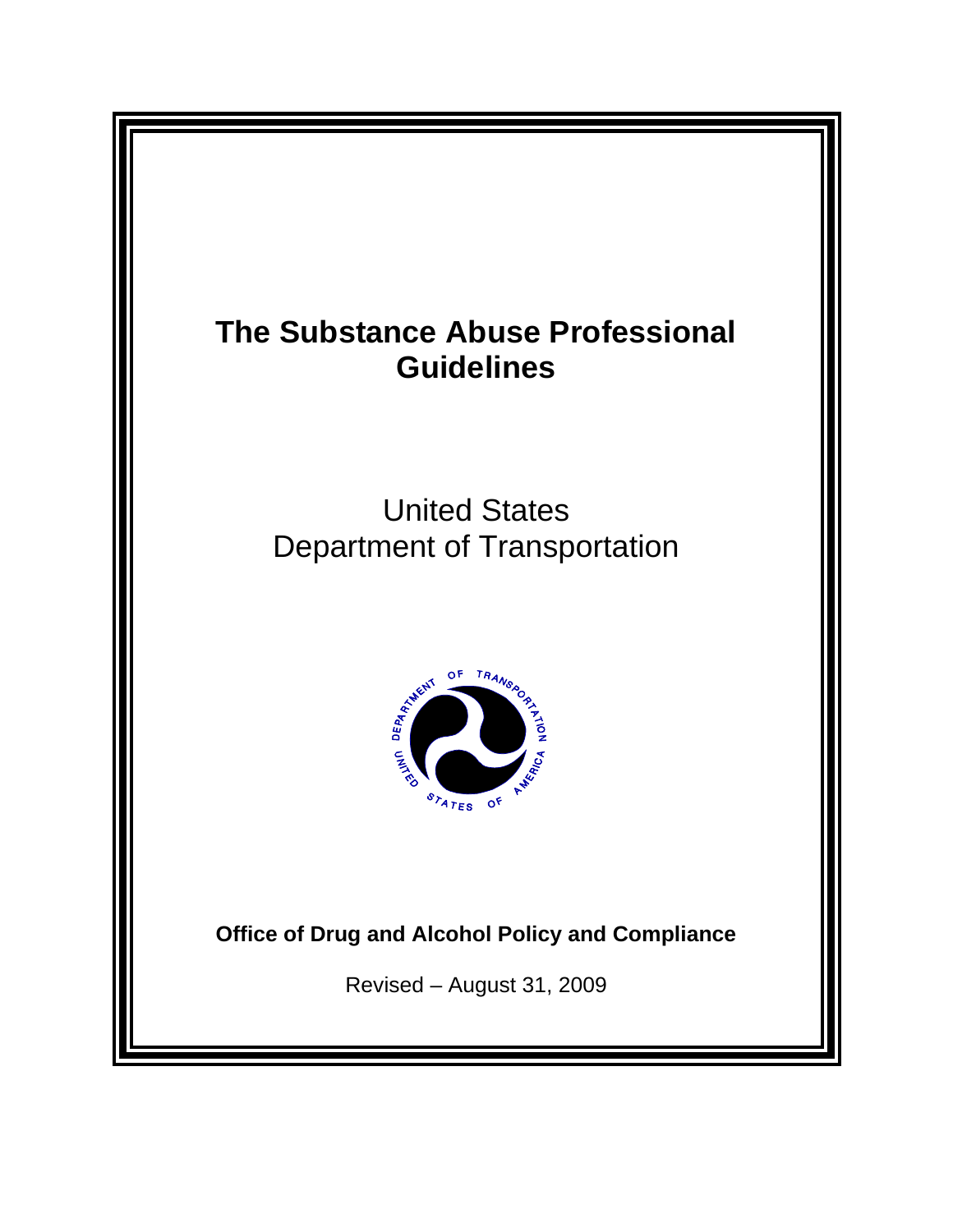# Introduction: "Why is this program so important?"





Safety is our no. 1 priority at the U.S. Department of Transportation. And a cornerstone of our safety policy is ensuring that transportation providers across all modes – on roads, rails, water, or in the air, over land and underground – employ operators who are 100 percent drug- and alcohol-free. We want – and we insist upon – safety-conscious employees at all times and under all circumstances.

Fortunately, the transportation industry over time has worked hard to reduce the number of accidents and crashes directly related to drug and alcohol use. Nevertheless, human risk factors remain – and some transportation workers do use illicit drugs, or abuse alcohol, despite serious efforts to deter them.

We must never stop trying to improve our safety record where substance abuse is concerned. We can start by making sure that employees are properly educated on the personal and professional consequences of drug use and alcohol misuse. Supervisors must be appropriately trained to identify signs and symptoms of drug and alcohol use.

Employers must also have strong drug and alcohol testing programs. And employees must be removed from safety-sensitive duties immediately after they violate drug and alcohol testing rules. It is very important that employees are not returned to safety-sensitive duty until they are referred for evaluation and have successfully complied with treatment recommendations.

I know you will support these important measures, so that we can assure the traveling public that our transportation system is the safest it can possibly be.

**Ray LaHood Secretary of Transportation** U.S. Department of Transportation **July 2009**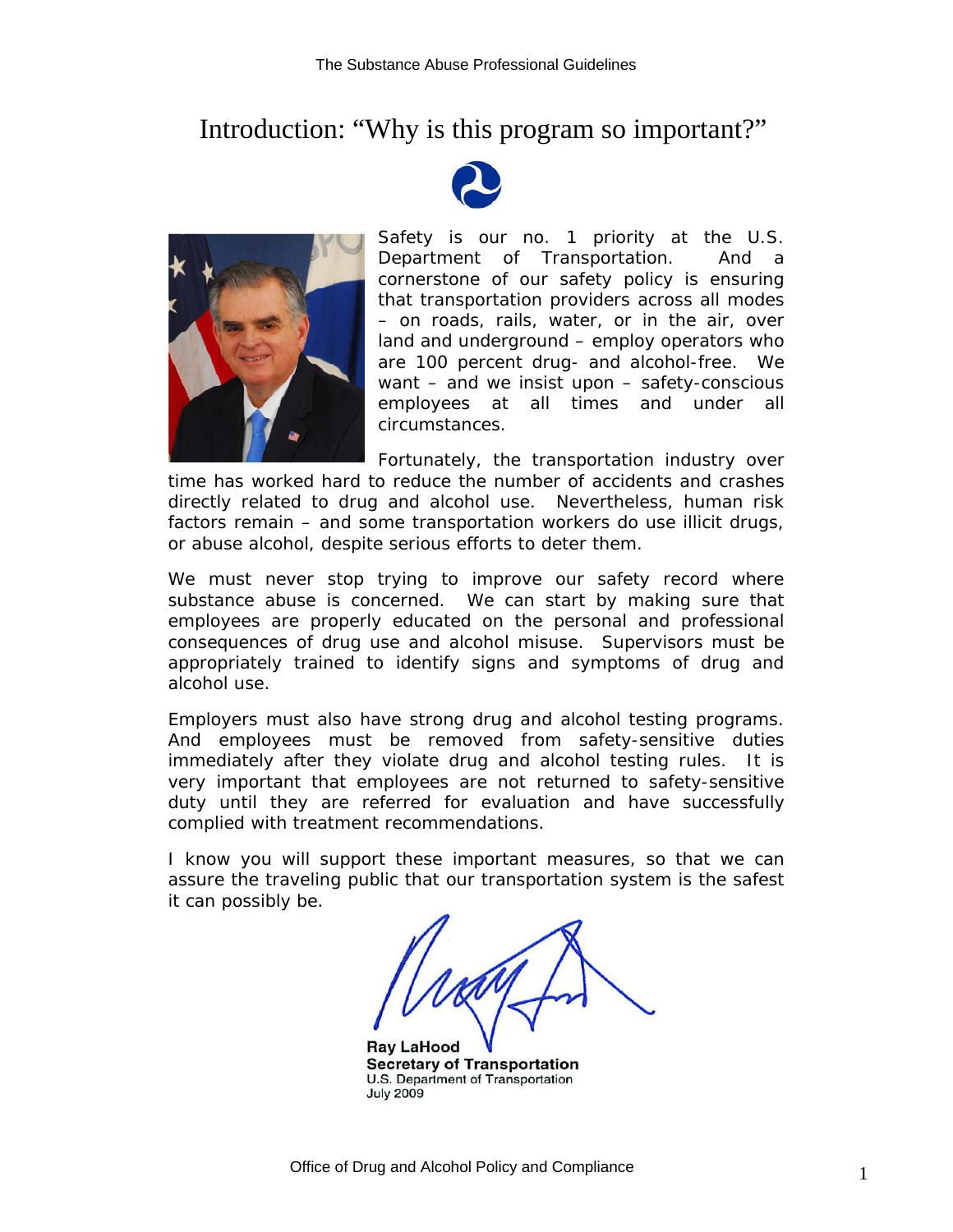# **THE SUBSTANCE ABUSE PROFESSIONAL**

# **SECTION I: INTRODUCTION**

The Department of Transportation (DOT) regulation -- 49 CFR Part 40 - defines the Substance Abuse Professional (SAP) as a person who evaluates employees who have violated a DOT drug and alcohol regulation and makes recommendations concerning education, treatment, follow-up testing, and aftercare. In order to be a SAP, you need to have certain credentials, possess specific knowledge, receive training, and achieve a passing score on an examination. There is also a continuing education requirement.

*Credentials:* You cannot be a SAP unless you are a licensed physician (Doctor of Medicine or Osteopathy); or a licensed or certified social worker; or a licensed or certified psychologist; or a licensed or certified employee assistance professional; or a state-licensed or certified marriage and family therapist; or an alcohol and drug abuse counselor certified by the National Association of Alcoholism and Drug Abuse Counselors Certification Commission (NAADAC), or by the International Certification Reciprocity Consortium/Alcohol and Other Drug Abuse (ICRC), or by the National Board of Certified Counselors, Inc. and Affiliates/Master Addictions Counselor (NBCC).

*Knowledge:* You cannot be a SAP unless you have knowledge of and clinical experience in the diagnosis and treatment of substance abuse-related disorders. You cannot be a SAP without understanding how the SAP role relates to the special responsibilities employers have for ensuring the safety of the traveling public. Nor can you be a SAP unless you are well informed about Part 40, pertinent DOT agency regulations, these SAP guidelines, and any significant changes to them. It is important to note that your degrees and certificates alone do not confer to you these knowledge requirements.

*Training:* You cannot be a SAP unless you receive qualification training. The qualification training must include the nine required components laid out in Section 281(c) of Part 40. You must have completed this training requirement by December 31, 2003, if you become a SAP on or before December 31, 2003. If you become a SAP after December 31, 2003, you must meet this training requirement before you perform any SAP functions.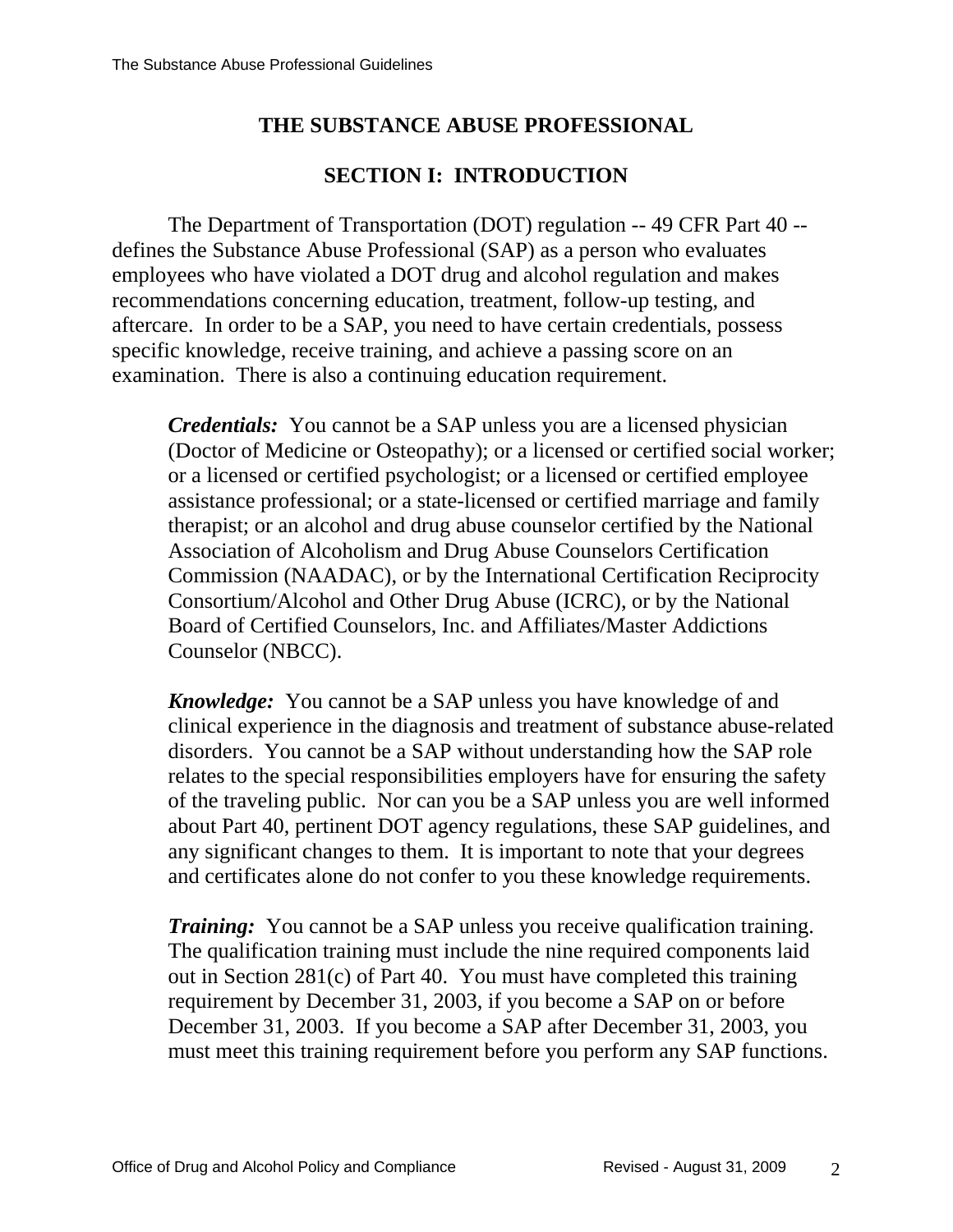*Examination:* Following completion of your training, you must satisfactorily complete an examination. This examination must be given by a nationally recognized professional or training organization and must comprehensively cover all the elements required for the qualification training. Please be aware that DOT requires these training or professional organizations to have their SAP examination validated by a test evaluation organization.

*Continuing Education:* During each three-year period following satisfactory completion of your training and examination, you must complete at least 12 professional development hours (e.g., Continuing Education Units) relevant to your performing SAP duties.

 As a SAP, be absolutely sure you understand what is at stake each time you work with an employee who has violated DOT rules. Because you choose to be a SAP, you elect to have a special relationship and bond with everyone the employee will encounter if that employee returns to the performance of safety-sensitive duties. The traveling public is made up of kids, moms, dads, boyfriends, girlfriends, wives, husbands, partners, close friends, acquaintances, strangers, coworkers, neighbors, and many others. All are riding on, literally and figuratively, the decisions you make. In your counseling work, you always view the person walking through your door as your client, and rightfully so: Now DOT is asking that you view the public as your client as well.

We recognize this may represent a departure for you. However, we think it crucial to the important role you play as "Gatekeeper" for DOT's return-to-duty process. You represent the major decision point (and in some cases the only decision point) an employer may have in choosing whether or not to place an employee behind the steering wheel of a school bus, in the cockpit of a plane, at the helm of an oil tanker, at the throttle of a train, in the engineer compartment of a subway car, or at the emergency control valves of a natural gas pipeline. Your responsibility to the public is enormous!

In accepting this responsibility, please remember that as a SAP you are advocate for neither the employer nor the employee. Your function is to protect the public interest in safety by professionally evaluating the employee and recommending appropriate education and/or treatment, follow-up tests, and aftercare. Your recommendations should, to the greatest extent possible, protect the public safety in the event that the employee returns to the performance of safety-sensitive functions.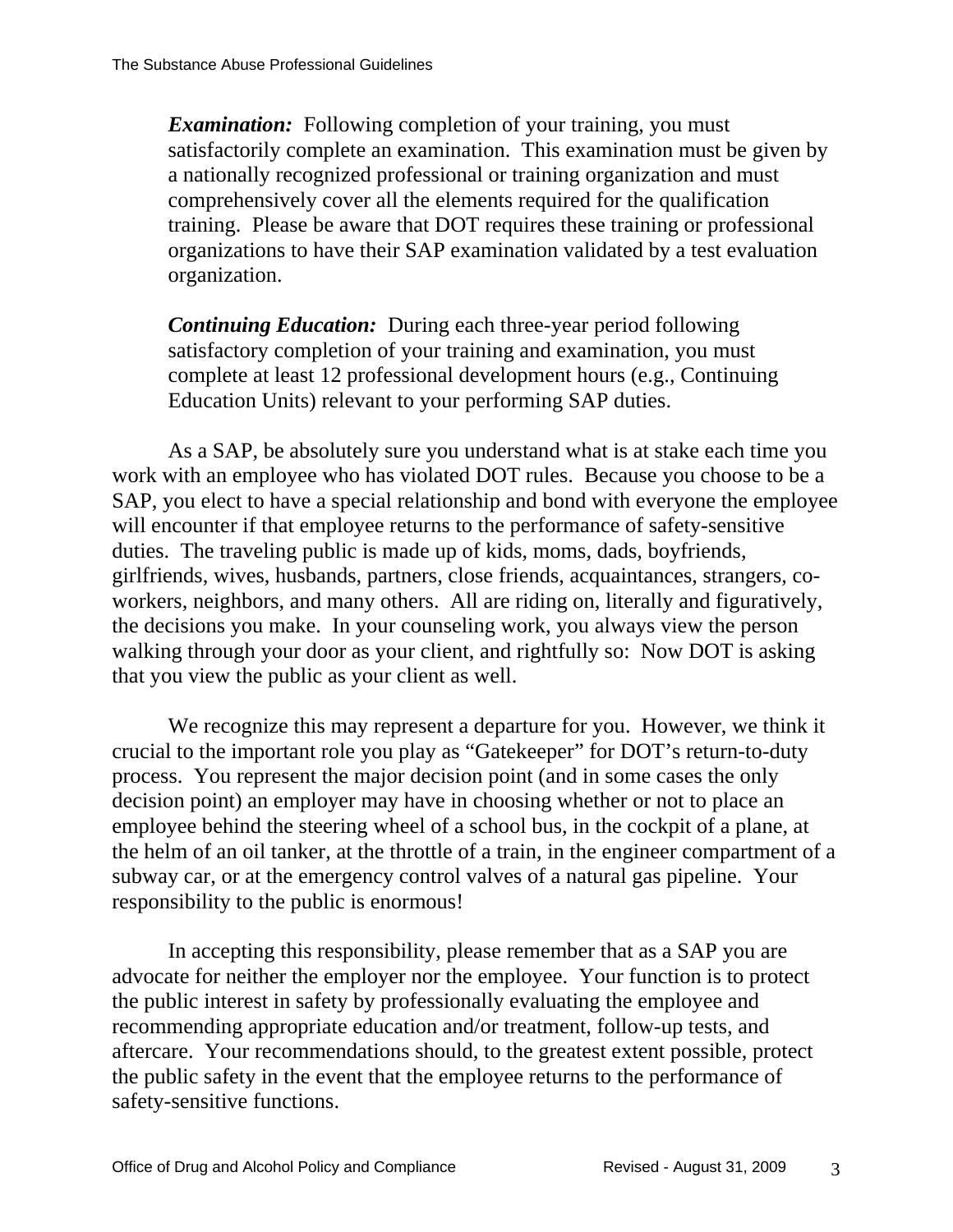As you know, the primary safety objective of the DOT rules is to prevent, through deterrence and detection, alcohol and controlled substance users from performing transportation industry safety-sensitive functions. As a SAP, you are responsible for several duties important to the evaluation, referral, and treatment of employees identified through breath and urinalysis testing as being positive for alcohol and controlled substance use, or who refuse to be tested, or who have violated other provisions of the DOT rules.

Your fundamental responsibility is to provide a comprehensive face-to-face assessment and clinical evaluation to determine what level of assistance the employee needs in resolving problems associated with alcohol use or prohibited drug use. Then you must recommend a course of education and/or treatment with which the employee must demonstrate successful compliance prior to returning to DOT safety-sensitive duty. Treatment recommendations can include, but are not limited to: In-patient treatment, partial in-patient treatment, out-patient treatment, education programs, and aftercare. Education recommendations can include, but are not limited to bona fied drug and alcohol education courses, self-help groups, and community lectures.

Upon the determination of the best recommendation for assistance, you will serve as a referral source to assist the employee's entry into an acceptable program. As a SAP, you should have a working knowledge of quality programs and qualified counselors as well as insurance, benefit plans, and payment requirements. In addition, you, when possible, should be cognizant of the employer's policies regarding payment for treatment; on-duty-time treatment programming; and the granting of administrative, sick, and/or annual leave for both in-patient and outpatient treatment. You should also make information available to the employee regarding meetings of Alcoholics Anonymous, Narcotics Anonymous, and Al-Anon, as well as other tenable self-help groups.

Prior to the employee's return to safety-sensitive duties, you are required to provide a face-to-face follow-up evaluation with the employee to determine if the individual has demonstrated successful compliance with recommendations of the initial evaluation. This evaluation must be accomplished before an employer can consider the employee for return to safety-sensitive functions. Therefore, the evaluation serves to provide the employer with assurance that the employee has made appropriate clinical progress sufficient to return to duty.

As the SAP, you also develop and direct a follow-up testing plan for the employee returning to work following successful compliance. The number and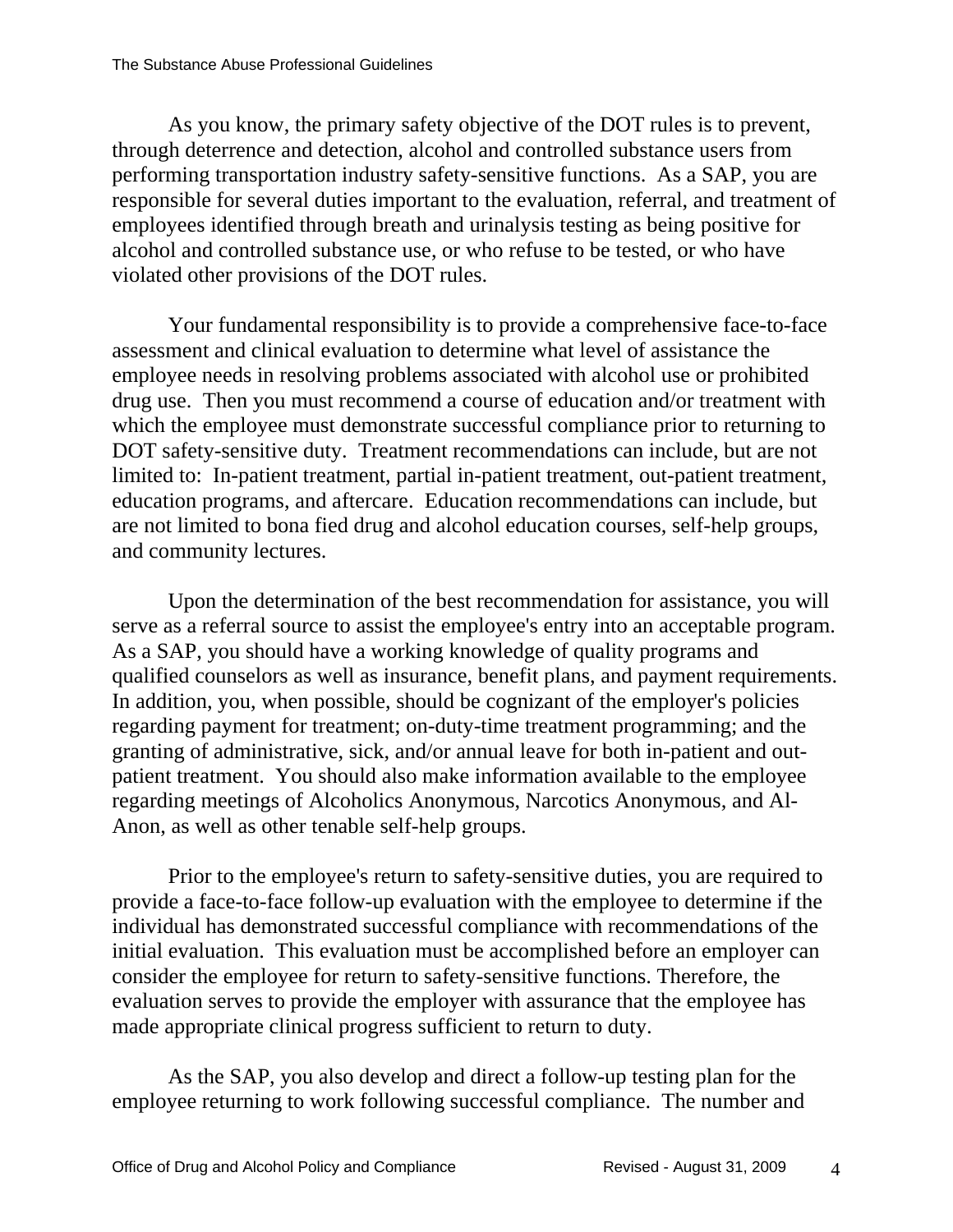frequency of unannounced follow-up tests is directed by you, and is to consist of at least six tests in the first 12 months following the employee's return to safetysensitive duties. If poly-substance use has been indicated, the follow-up testing plan should include testing for drugs as well as alcohol (for the alcohol rule violator) and for alcohol as well as drugs (for the drug rule violator). Follow-up testing can last up to 60 months, but can be terminated by you any time after one year (if all tests recommended up to that point are completed). This follow-up testing requirement is in addition to tests accomplished through the employer's random testing program.

In directing the follow-up testing plan, you will specify the number and frequency of the follow-up tests. The employer would then be responsible for ensuring that the individual is tested according to the plan. Follow-up testing is an important way that the employer has to determine if the employee has stopped using controlled substances or misusing alcohol. It is important to note that the employer must conduct **all** of the follow-up tests (as well as the return-to-duty test) as directly observed collections – **which includes a procedure for ensuring the employee does not have a prosthetic and other devices designed to carry "clean" urine or a urine substitute.** 

As you know, there are times when an employee will need continuing assistance with an alcohol or drug problem even if the employee is ready to return to work. At these times, you will provide the employee and employer with your recommendations for "aftercare" – continuing education and/or treatment needed after return to safety-sensitive duties.

It is important to note that employers are not required to provide a SAP evaluation or any subsequent recommended education or treatment for an employee. However, if the employer offers the employee an opportunity to return to DOT safety-sensitive duty, the employer must ensure that the employee goes through the entire SAP return-to-duty process to include successful compliance with the SAP's recommendations. Payment is left for employers and employees to decide and may be determined by existing management-labor agreements, employer policies, or health care benefits.

Your work as a SAP is a very important part of DOT's efforts to help make our transportation industries the safest in the world. You represent one of the professionals willing to accept a vital role in protecting public safety. The job you do as "Gatekeeper" of the return-to-duty process provides important help to the employee, the employer, and to the traveling public.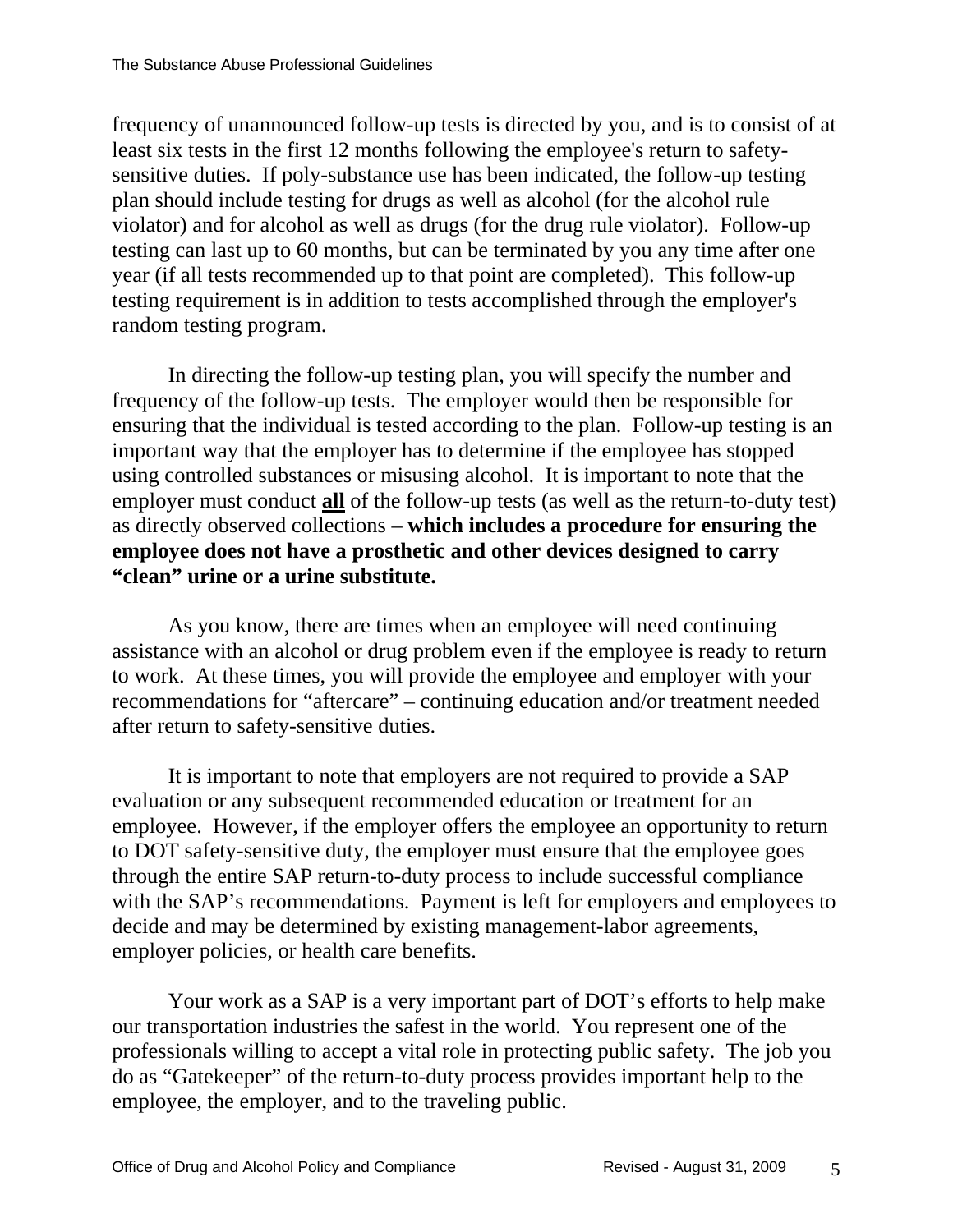#### **SECTION II: SAP DUTIES**

#### **THE EVALUATION PROCESS**

Consistent with sound clinical and established SAP standards of care in clinical practice, and utilizing reliable alcohol and drug abuse assessment tools, the SAP must conduct a face-to-face evaluation of the client. This type of session is essential to provide the SAP with an opportunity to objectively evaluate the "nonverbals" -- those physical cues to internal feelings, thoughts, and behaviors. The SAP should be cognizant of the client's appearance, posture, carriage, ability to make eye contact, and ability to relate in-person as well as other physical characteristics that would be indicative of alcohol and drug use and abuse. Attention should be placed upon the rule violation that brought the employee to the point of being required to have the SAP evaluation. Always, the SAP must provide immediate attention to individuals who may be in danger to themselves or others.

The evaluation should be comprised of a standard psychosocial history; an in-depth drug and alcohol use history (with information regarding onset, duration, frequency, and amount of use; substance(s) of use and choice; emotional and physical characteristics of use; associated health, work, family, personal, and interpersonal problems); and, a current mental status. The evaluation should provide a diagnosis, treatment recommendations, and a treatment plan to be successfully complied with prior to the employee becoming eligible for follow-up evaluation and subsequent return (if the employer desires) to safety-sensitive functions.

When an employee has tested positive on or refused a drug test because of adulterating or substituting a specimen, the SAP may consult with the Medical Review Officer (MRO) who verified the employee's drug test in gathering information for this evaluation. The MRO and SAP are free to discuss the test result, quantitation levels (if available), and any other pertinent medical information disclosed during the MRO's verification interview with the employee. This information can be provided without the employee's signed release.

It is important to note that SAPs are prohibited from considering certain factors in determining recommendations for assistance. These are: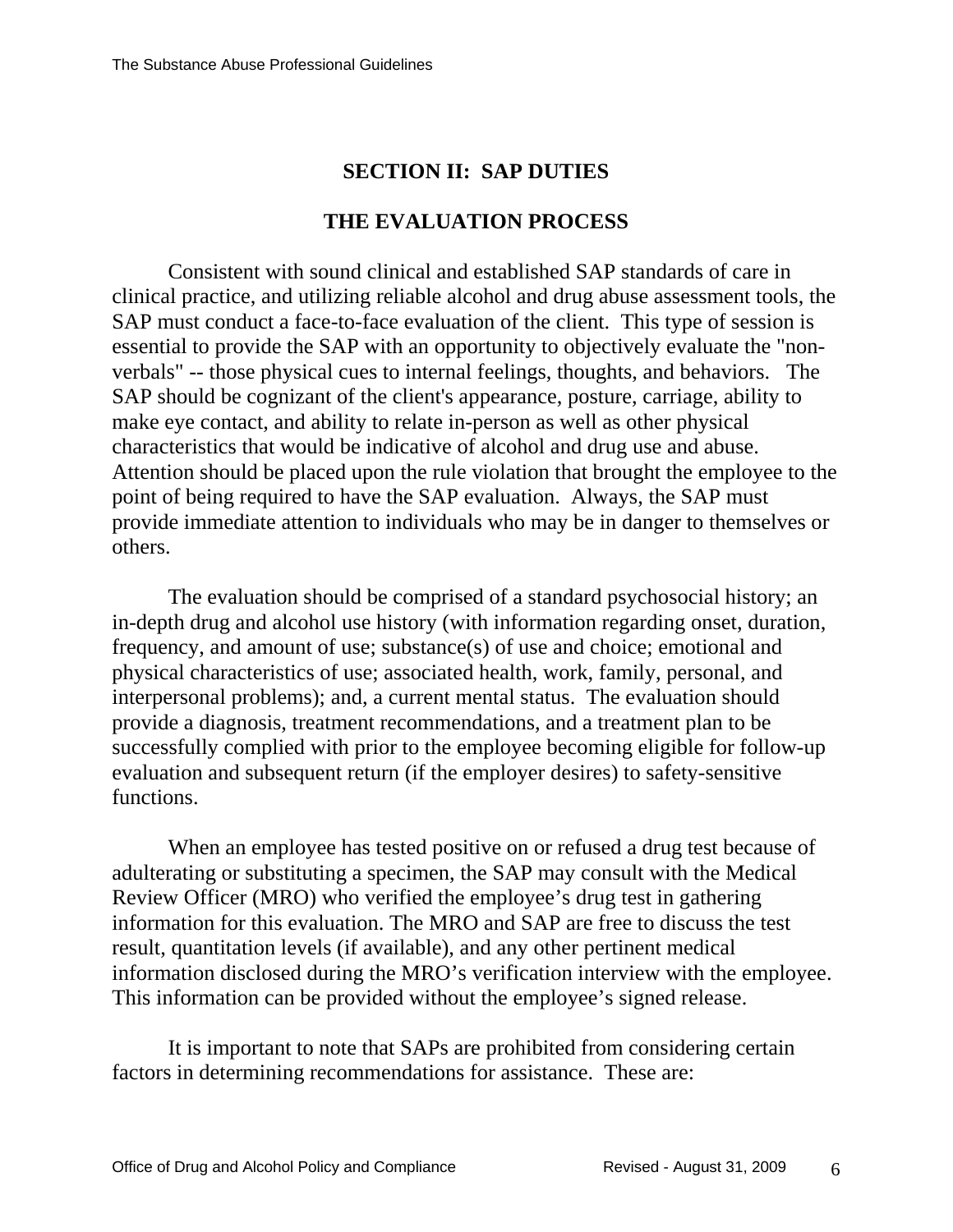1. Employee claims that the testing process was unjust or inaccurate.

2. Employee statements attempting to lessen the seriousness of a DOT rule violation.

3. The SAP's own personal opinions about the justification and rationale for drug and alcohol testing.

Upon a SAP's determining what level of assistance the employee needs with a drug or alcohol problem, the SAP must inform the employer in writing of this decision. The SAP is to send this report directly to the employer and not to a third party or entity for forwarding to the employer. No third party is authorized to change the SAP's report in any way. This notification should be in letter format with the SAP's own letterhead, signed and dated by the SAP, and must contain the following items:

- 1. Employee's name and social security number;
- 2. Employer's name and address;
- 3. Reason for the assessment (specific violation of the rules and date);
- 4. Date(s) of the SAP assessment;
- 5. SAP's education and/or treatment recommendation; and
- 6. SAP's telephone number.

Employees and employers are prohibited from seeking a second SAP evaluation in order to obtain another recommendation after a qualified SAP has evaluated the employee. Employers are not to rely upon a second evaluation if the employee obtains one contrary to this prohibition.

In addition, no one may change in any way the SAP's evaluation or recommendations for assistance. For example, a third party is not permitted to make more or less stringent a SAP's recommendation by changing the evaluation or seeking another SAP's evaluation. However, the SAP who made the initial evaluation may modify the evaluation and recommendations based on new or additional information (e.g., from an education or treatment program).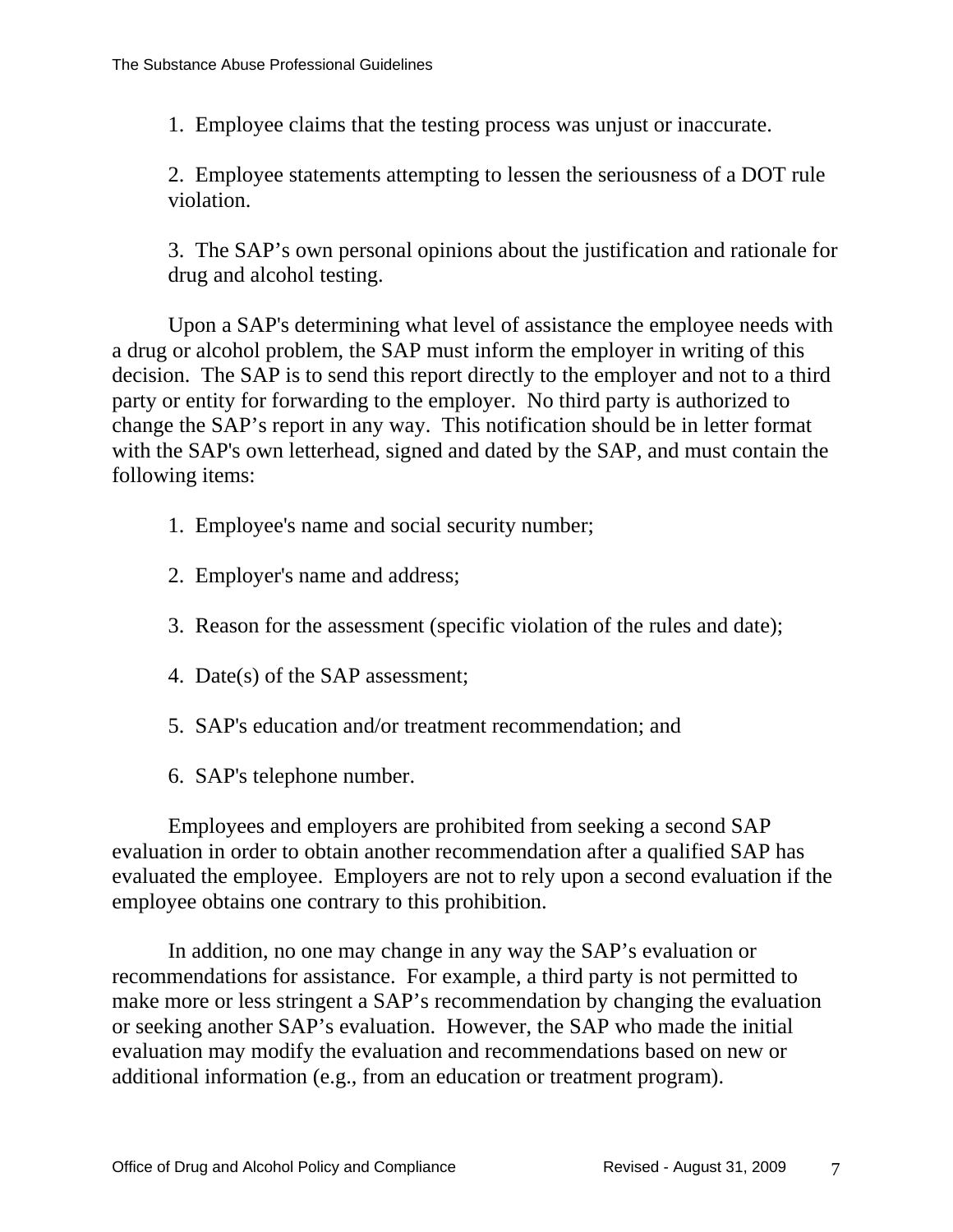## **THE REFERRAL PROCESS**

Following the evaluation, the SAP's referral of the employee to the appropriate program is vital. This referral should be consistent with clinically evaluated employee needs. The SAP should also take into consideration other stipulations such as employee insurance coverage, employee ability to pay for care, employer treatment contracts, employer policies regarding availability of leave for employees needing assistance, and availability of treatment and education programs.

The SAP should have a working knowledge of quality programs and qualified counselors. When a variety of appropriate treatment programs are available within the employee's geographical area, the SAP may permit the employee to select the facility or practice from a SAP-approved provider list. The SAP should facilitate the referral by making contact with the recommended program. It is not necessary for the SAP to make the initial appointment for the employee unless the SAP believes it necessary. The SAP should transmit, by appropriate means, the treatment plan with diagnostic determinations to the treatment provider.

The SAP cannot refer an employee to the SAP's private practice or to a person or organization from which the SAP receives remuneration or to a person or organization in which the SAP has a financial interest. To prevent the appearance of a conflict of interest, the intent of the rules is to preclude the SAP from making referrals to entities with which the SAP is financially associated (to include any inpatient, out-patient, and education organizations or practices). However, this requirement could impose hardship upon employer and employees in remote areas or in situations where employee assistance is provided by contract or though a health insurance program. Therefore, the rules do not prohibit the SAP from referring an employee for assistance by:

1. A public agency (e.g., an out-patient treatment facility) operated by a State, county, or municipality;

2. A person employed by or under contract to the employer to provide alcohol and drug treatment and/or education services (e.g., the employer's contracted treatment provider);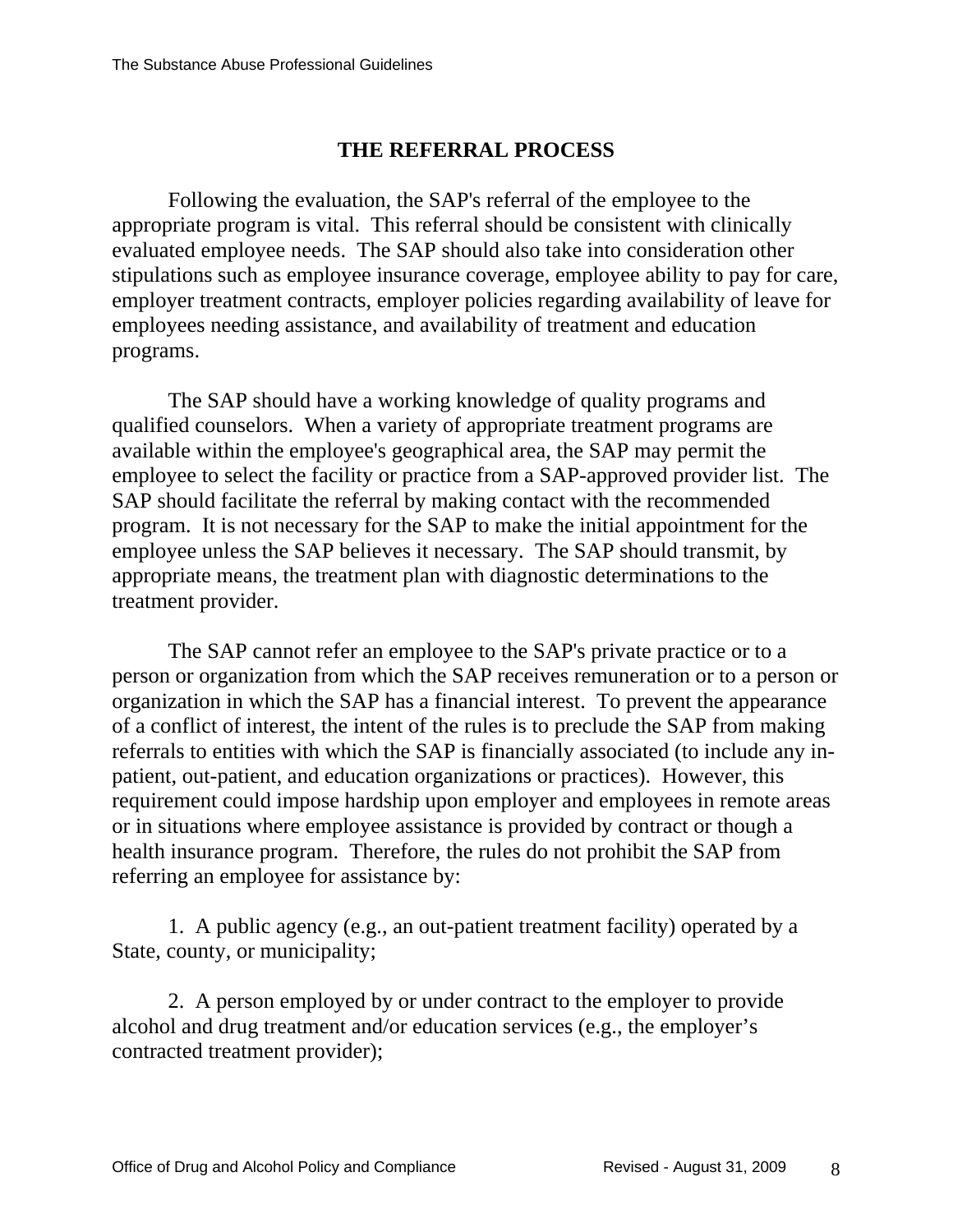3. The sole source of therapeutically appropriate treatment under the employee's health insurance program (e.g., the single substance abuse in-patient treatment program made available by the employee's insurance coverage plan); or

4. The sole source of therapeutically appropriate treatment reasonably accessible to the employee (e.g., the only education program reasonable located within the general commuting area).

The intent of these prohibitions is to ensure that the SAP referral in no way is of financial benefit to the SAP. And, because the SAP needs to have knowledge of reliable treatment resources, the SAP needs to maintain objectivity in determining what actually constitutes a reliable resource.

# **THE FOLLOW-UP EVALUATION PROCESS**

The SAP's evaluation of the employee prior to return to safety-sensitive duties is vital in gauging (for the employer) the employee's success in meeting the requirements in the initial evaluation's treatment plan. The violation of a DOT drug and alcohol rule has rightfully caused the employee's ability to perform safety-sensitive duties to be called into question. The employee's ability to demonstrate successful compliance with the initial treatment recommendations is key to an employer's decision to return an employee to transportation safetysensitive duties. Importantly, the follow-up evaluation is clinically based and should provide the employer a concise assessment of the employee's success in fulfilling requirements of the treatment plan.

In some cases, the SAP has the latitude to conduct the follow-up evaluation prior to the employee's completion of the full range of recommended education and/or treatment. However, it is important to note that an employee in an inpatient or partial in-patient / day-treatment program should not be considered eligible for receiving a follow-up evaluation prior to program completion. An employee entering this type of program is not to receive a follow-up evaluation while still participating in that program. Upon program completion, the employee can be evaluated prior to subsequent entry into or completion of an after-care outpatient treatment program.

 With a premium on public safety, an employer is best served if the SAP provides an evaluation designed to ascertain if the employee demonstrates successful compliance rather than an evaluation that is a cursory administrative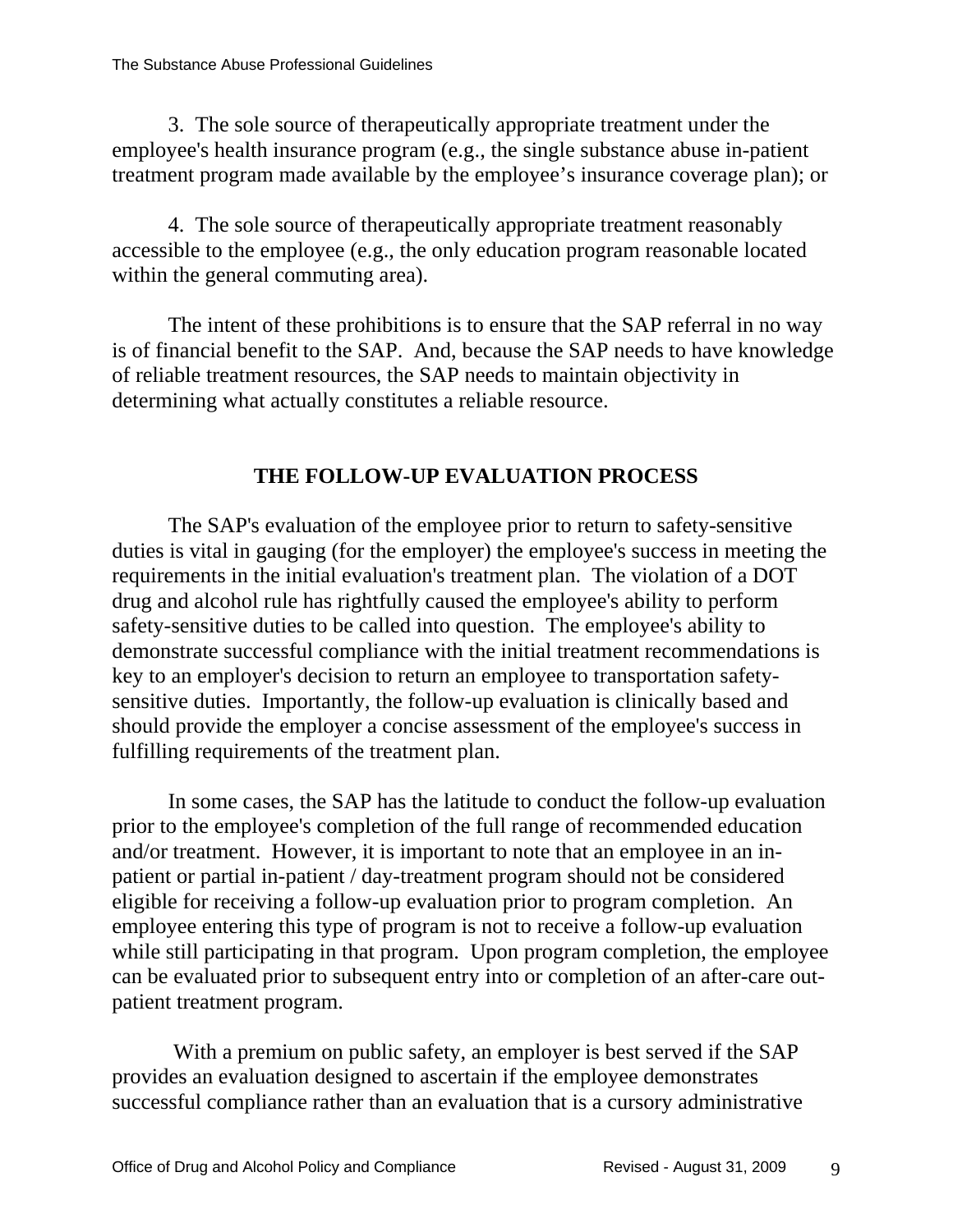review. The SAP would base the determination of whether the employee demonstrates successful compliance with the initial recommendation based upon written reports from and personal communication with the education and/or treatment program professionals as well as a face-to-face interview with the employee.

Written information from the program could include a progress report and/or discharge summary. The personal contact with treatment program professionals may be telephonic conversation regarding the nature of the employee's progress, prognosis for success, and any other salient factors that could assist the SAP's follow-up evaluation. It is imperative that a SAP focuses upon more than simply the employee's attendance in the program, but rather upon the level of participation and the progress the employee has made in dealing with the drug or alcohol problem. Documentation of this contact should be included in the client's case record.

Furnished with information from the education and/or treatment program, the SAP will conduct a face-to-face clinical interview with the employee to discuss the education and/or treatment effort, behavioral changes, and plans for continued treatment plan follow through as well as return-to-duty and follow-up testing issues. At this point, one of two things is possible: The SAP can determine that the employee has demonstrated successful compliance or that the employee has not done so.

*Demonstration of Successful Compliance:* Based upon clinical judgment that the employee has made progress sufficient to warrant return to safety-sensitive functions, the SAP will provide written notice directly to the employer that explains the situation, any continuing care recommendations, and a follow-up testing plan. The SAP's report should be in letter format with the SAP's own letterhead, signed and dated by the SAP, and should contain the following items:

1. Employee's name and social security number;

2. Employer's name and address;

3. Reason for the initial assessment (specific violation of DOT regulations and violation date);

4. Date(s) of initial assessment and synopsis of the treatment plan;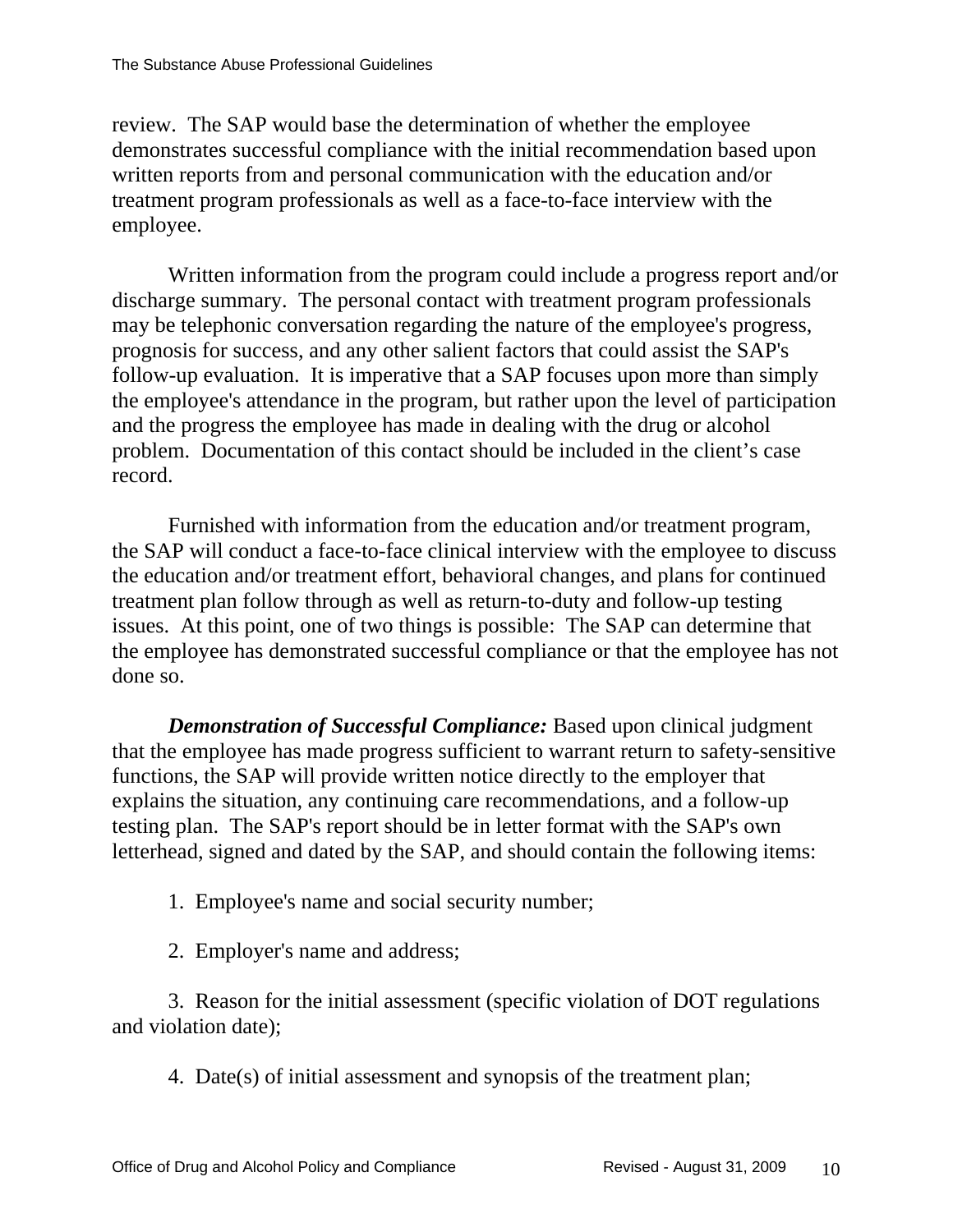5. Name of the practice(s) or service(s) providing the recommended education and/or treatment;

6. Inclusive dates of the employee's program participation;

7. Clinical characterization of the employee's program participation;

8. SAP's clinical determination as to the whether the employee has demonstrated successful compliance;

9. Follow-up testing plan;

10. Employee's continuing care needs with specific treatment, aftercare, and/or support group services recommendations; and

11. SAP's telephone number.

If the SAP believes the employee needs additional treatment, aftercare, education, or support group services to assist an employee to maintain sobriety or abstinence from drug use after the employee returns to safety-sensitive duties, the SAP must provide recommendations for these services in the report. An employer may, as part of a return-to-duty agreement (or similar arrangement) with the employee, require the employee to participate in these recommended services. If the employee fails subsequently to do so, he or she may be subject to disciplinary action by the employer.

*No Demonstration of Successful Compliance:* Based upon clinical judgment that the employee has not demonstrated successful compliance with the treatment recommendation, the SAP will provide written notice directly to the employer that explains this situation. The SAP should first contact the employer to determine if the employer wants to authorize an additional follow-up evaluation and more time for the employee to make progress. The employer's decision should be consistent with the employee's prospects for progress and with the employer's policy and/or labor-management agreements. The SAP's report should be in letter format with the SAP's own letterhead, signed and dated by the SAP, and should contain the following items:

- 1. Employee's name and social security number;
- 2. Employer's name and address;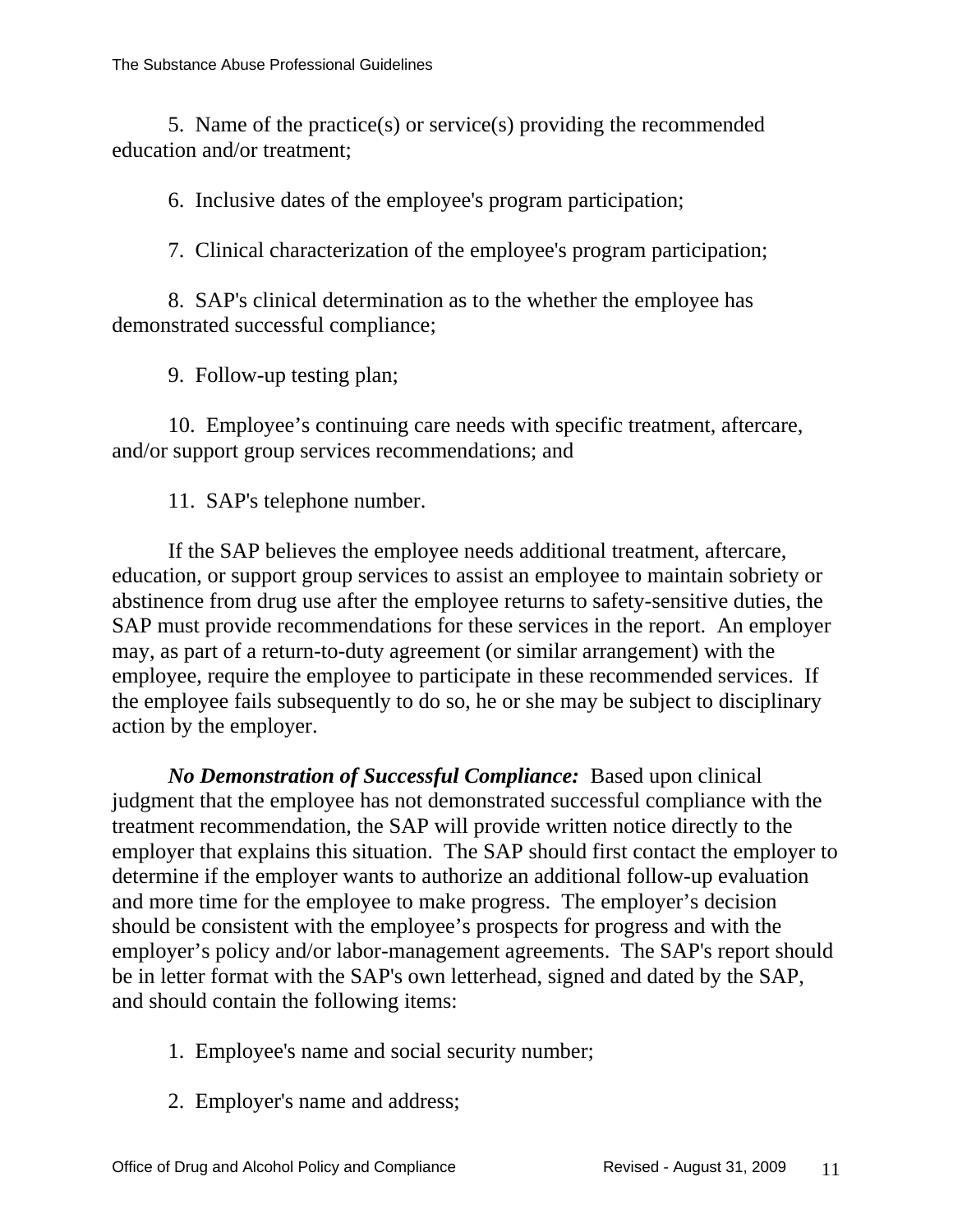3. Reason for the initial assessment (specific violation of DOT regulations and violation date);

4. Date(s) of initial assessment and synopsis of the treatment plan;

5. Name of the practice(s) or service(s) providing the recommended education and/or treatment;

6. Inclusive dates of the employee's program participation;

7. Clinical characterization of the employee's program participation;

8. Date(s) of the first follow-up evaluation;

9. Date(s) of any further follow-up evaluation the SAP has scheduled;

10. SAP's clinical reasons for determining that the employee has not demonstrated successful compliance; and

11. SAP's telephone number.

#### **THE FOLLOW-UP TESTING PROCESS**

Follow-up testing serves as more than an employer's additional assurance that an employee is performing safety-sensitive work in an alcohol-free and/or drug-free manner. It serves the recovering employee as an adjunct to the total and on-going rehabilitation effort. Despite the fact that treatment can be short term, the rehabilitation process for the recovering alcohol abuser and drug user usually requires long-term effort on the part of the employee. Because most relapses occur during the first 12 months following treatment, this effort can be enhanced in many ways during this first year (and thereafter) -- among these are the recovering employee's required participation in follow-up testing program as well as participation in aftercare programs and in self-help groups.

Therefore, the SAP must present the employer a plan for follow-up testing. The SAP can re-evaluate the plan at any time and terminate the plan following first year if all the required tests for the first year were completed. Testing should be spread throughout the year, unpredictable, and unannounced. An employee's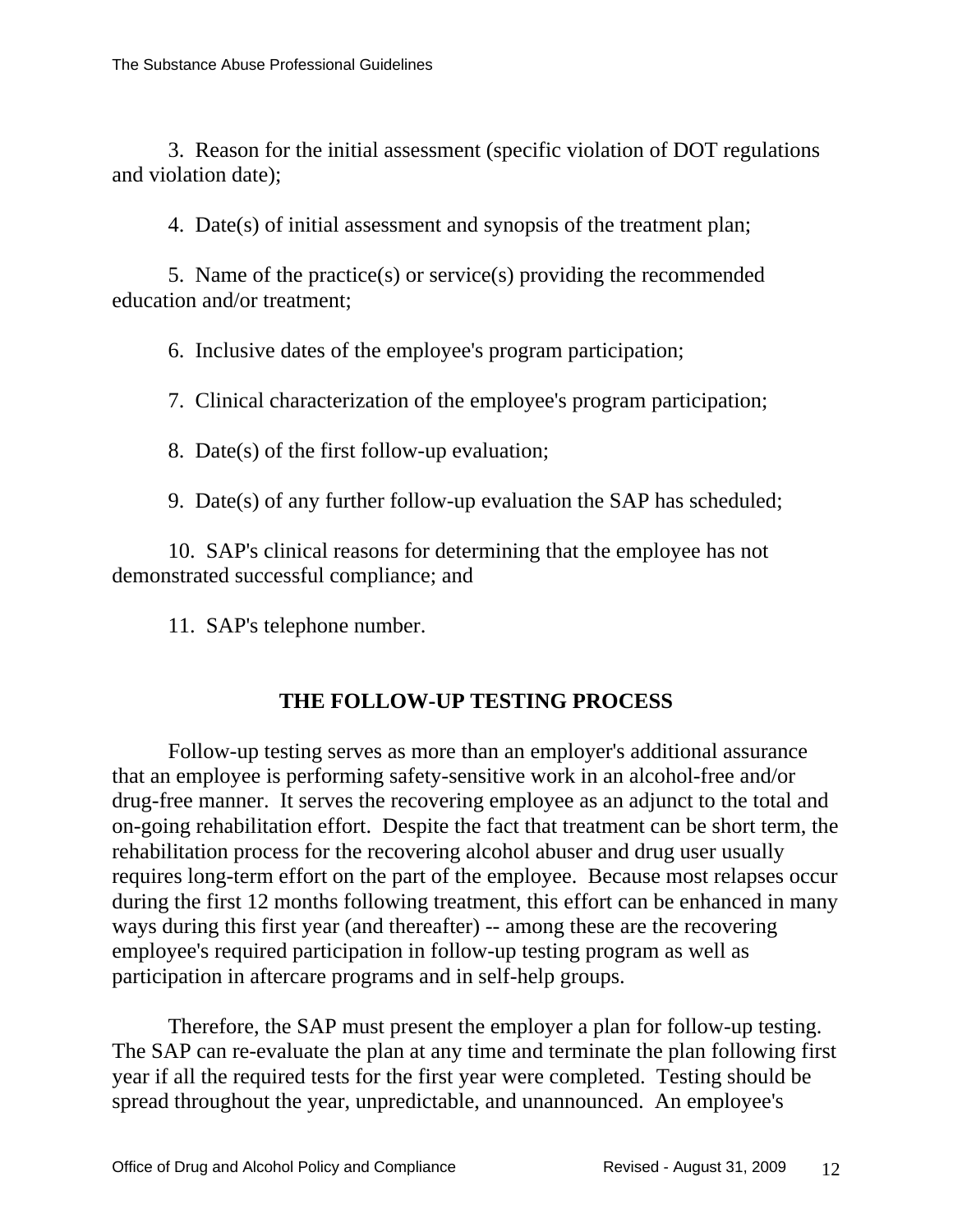follow-up testing program can last up to 60 months. Typically, the SAP will provide the employer with the recommended number of tests and the frequency of the tests: For example, 4 tests in the first 6 months and 2 in the final six months of the first year; twenty-four tests, once each month for 24 months). Employers are best suited to arrange for the tests to be conducted because they are aware of employee performance issues and schedule circumstances. This follow-up testing requirement is in addition to tests accomplished through the employer's DOT testing program. In other words, no other types of tests replace follow-up testing.

#### **SECTION III: RELEASE OF INFORMATION**

Imperative to SAP functioning is the ability to receive and communicate pertinent information regarding the employee's drug and alcohol test results and progress in the SAP return-to-duty process. Part 40 places no restrictions upon the SAP in communicating with Medical Review Officers, nor does it place restrictions on the SAP's communicating with education and/or treatment program personnel. In addition, Part 40 authorizes the SAP to provide written reports directly to the employer without obtaining a signed release from the employee.

Federal and State laws and rules, codes of ethical standards, and certification and licensing boards by which counselors are regulated, have supported the privileged client-counselor relationship. Exceptions to confidentiality primarily occur if the client poses a clear and imminent danger to self or others, if there is known or suspected child abuse or neglect, when medical records are court ordered by a judge compelling disclosure, or when the counselor seeks medical or legal consultation. In addition, the SAP is to make case records available, on request, to DOT agency representatives (e.g., inspectors conducting an audit or safety investigation) and representatives of the National Transportation Safety Board in an accident investigation.

Upon request, SAPs must also provide employees with employer reports, from which the SAP must redact follow-up testing requirements. SAPs may also provide these reports without employee consent to service agents (e.g., a consortia/third-party administrator (C/TPA)) responsible for maintaining records on behalf of the employer, but must not use the C/TPA as an intermediary in the transmission of the report to the employer.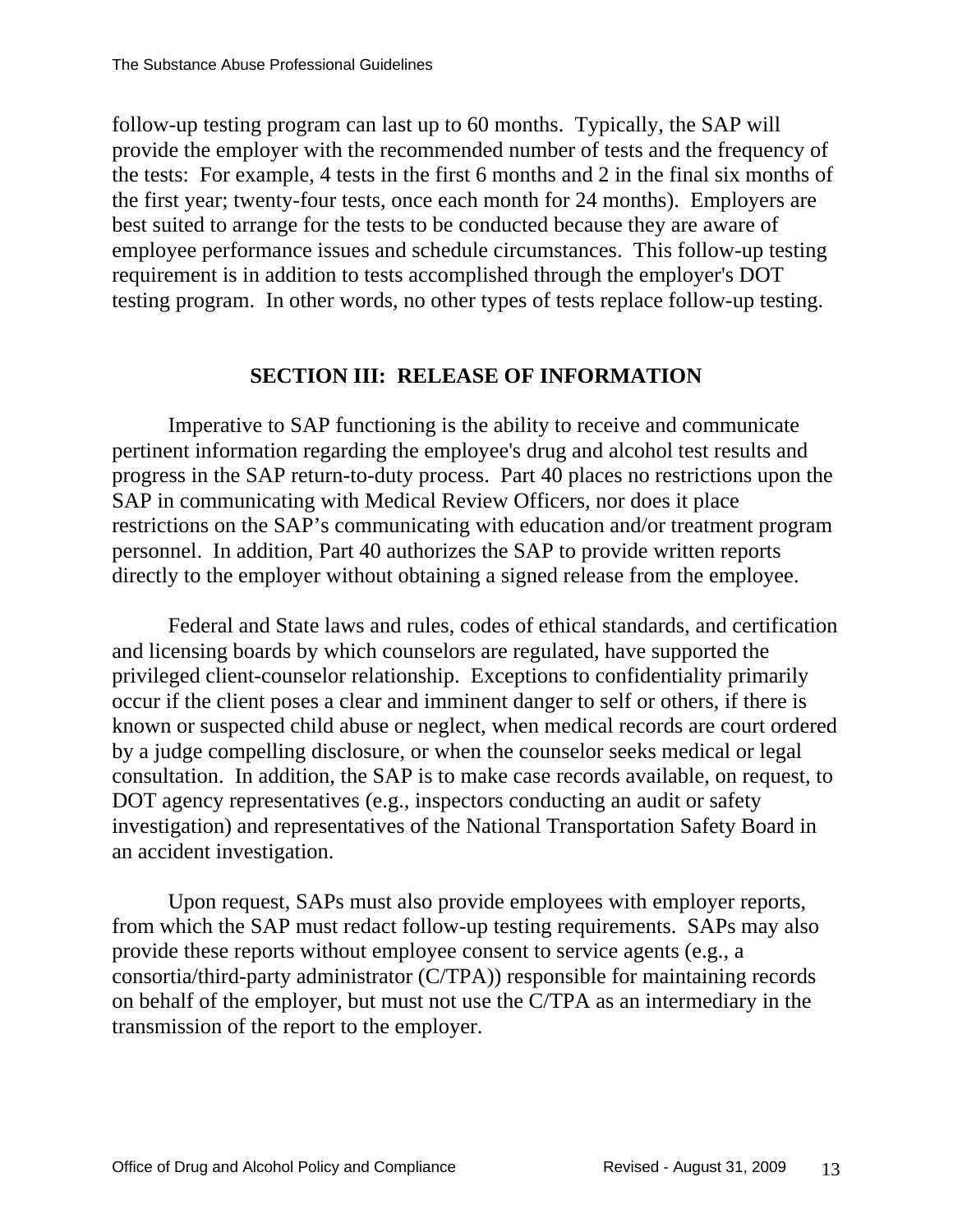## **SECTION IV: RECORD MAINTENANCE**

SAPs need to maintain copies of reports to employers for 5 years, and employee clinical records in accordance with Federal, state, and local laws regarding record maintenance. All records should be maintained in limited access areas that permit no unauthorized entry.

# **SECTION V: QUESTIONS AND ANSWERS**

# **1. Under the DOT rules, must a SAP be certified by DOT in order to perform SAP functions?**

DOT does not certify, license, or approve individual SAPs. However, the SAP must be able to demonstrate to the employer qualifications necessary to meet DOT rule requirements. Part 40 states that the SAP must be a licensed physician (Doctor of Medicine or Osteopathy); or a licensed or certified social worker; or a licensed or certified psychologist; or a licensed or certified employee assistance professional; or a state-licensed or certified marriage and family therapist; or an alcohol and drug abuse counselor certified by the National Association of Alcoholism and Drug Abuse Counselors Certification Commission (NAADAC) or by the International Certification Reciprocity Consortium/Alcohol and Other Drug Abuse (ICRC); or by the National Board of Certified Counselors, Inc. and Affiliates/Master Addictions Counselor (NBCC). Additionally, there are specific knowledge, training, examination, and continuing education requirements that SAPs must satisfy.

#### **2. Will DOT add additional certified counselor groups to the SAP function the way they added NAADAC and ICRC counselors?**

If a certification organization wants DOT to authorize its certified drug and alcohol counselors to be added to the list of those with appropriate credentials to become a SAP, the organization should petition DOT in writing. Before petitioning the Department, the organization must obtain National Commission for Certifying Agencies (NCCA) accreditation and meet the minimum requirements outlined at Appendix E of Part 40. The DOT will review the petition and supporting information before making a decision on whether or not to include those counselors in Part 40.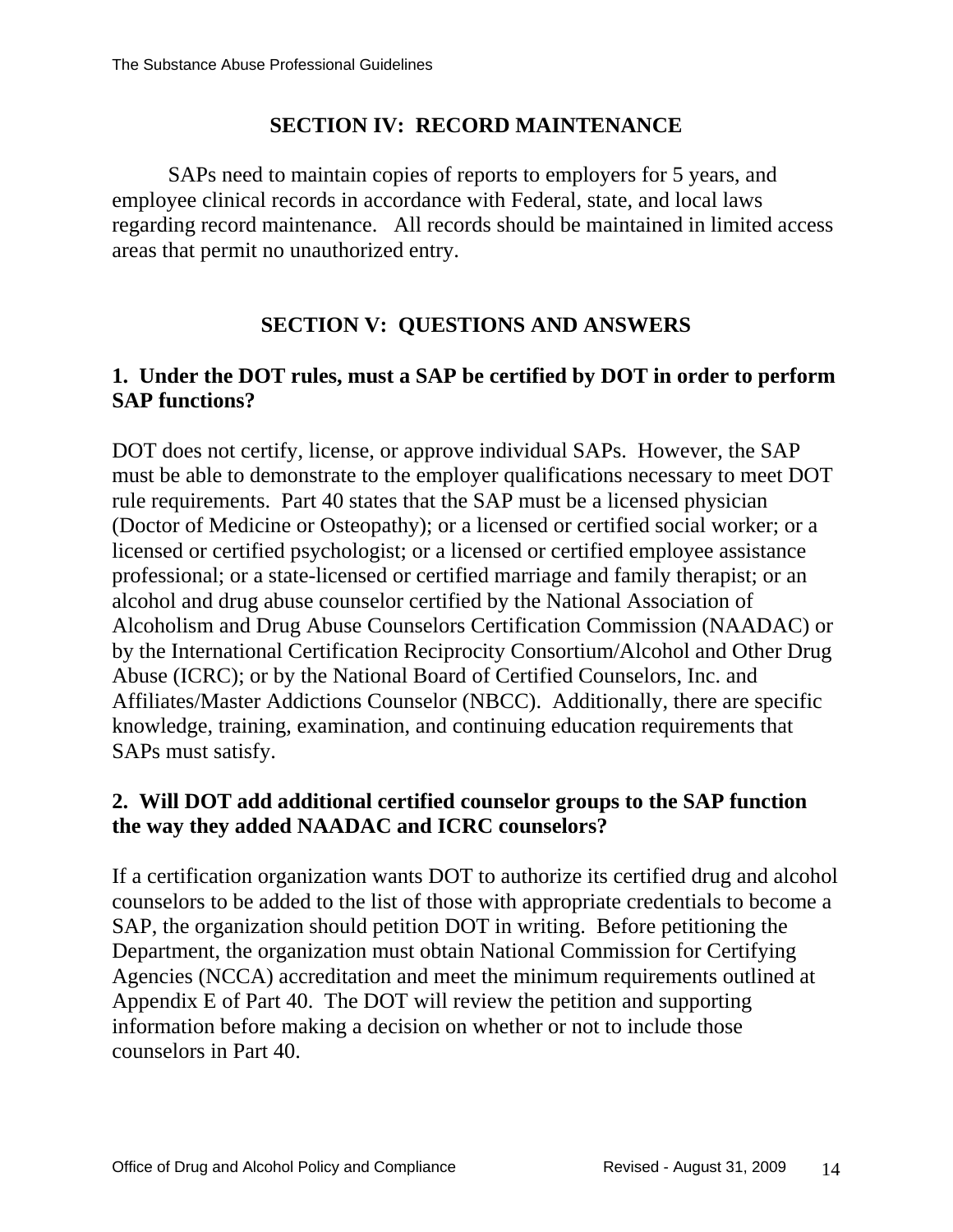# **3. Must nationally recognized test and training groups who administer SAP evaluations have those examinations validated?**

Because the Department places a premium on the return-to-duty process, we want to make sure that SAPs are trained and pass an examination that has validity. Therefore, SAP examinations must be validated by a test evaluation organization. Doing so guarantees that an objective outside expert believes that the test has validity. A poorly designed test or a less-than-deliberate exam is a hapless compliment to an effective training requirement; and a well-designed examination can serve to readily point out substandard training efforts. The validation process should include a discussion of test items, knowledge domains, and how effective the test items measure the domains. It should also include a psychometric review that offers an interpretation of the test and the value of how the items and questions are structured. Ultimately, the Department can be assured that SAPs passing the examination have done so because they learned the materials and not because the examination was seriously flawed.

# **4. Are employers required to refer a fired employee to a SAP?**

The rules require an employer to provide the employee (including an applicant or new employee) who violates a DOT drug and alcohol regulation a listing of qualified SAPs readily available to the employee. This list should include the names, addresses, and telephone numbers of SAPs. In the scenario where the employer fires the employee, that employer would be considered to be in compliance with the rules if they provide the list of at least two qualified SAPs. This employer has no further obligation (e.g., facilitate referral to the SAP; ensure that the employee receives a SAP evaluation; pay for the evaluation; or seek to obtain, or maintain the SAP reports) than to present the employee with the required resource list and ensure that SAPs on the list are qualified.

[If the employer makes use of a SAP network, the network must provide the employee with the appropriate list of SAPs. If the employer intends to have the employee return to duty (with that employer), the employer needs only to provide the employee with the specifics of the SAP who will conduct the evaluation.]

# **5. How will the SAP evaluation process differ if the employee is fired by the employer rather than retained following a rule violation?**

After engaging in prohibited conduct and prior to performing safety-sensitive duties in any DOT regulated industry, the employee must receive a SAP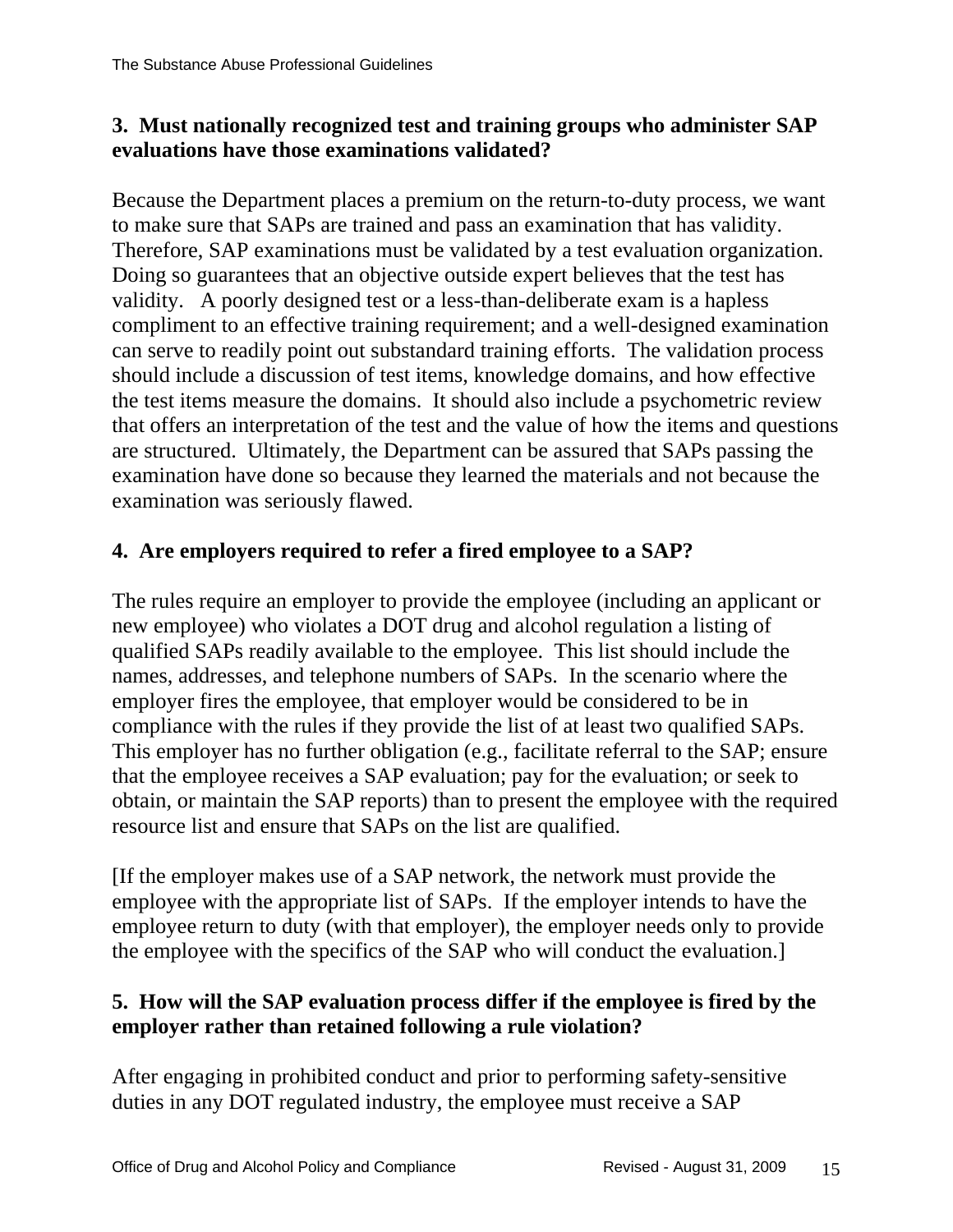evaluation. And, the employee must receive education and/or treatment, and demonstrate successful compliance before again performing DOT safety-sensitive duties.

The SAP process has the potential to be more complicated when the employer does not retain the employee. In such circumstances, the SAP will likely not have a connection with the employer for whom the employee worked nor have immediate access to the exact nature of the rule violation. The SAP may need to contact the former employer and the MRO to discuss the violation. In addition, the SAP may have to hold the employer reports until asked to forward that information to a gaining employer wishing to return the individual to safety-sensitive duties.

A gaining employer may determine to his or her own satisfaction (e.g., by having the prospective employee meet with the gaining employer's designated SAP; by having the gaining employer's SAP confer with the employee's SAP) that the prospective employee has demonstrated successful compliance with recommended treatment.

# **6. Can SAP evaluations be conducted telephonically or online?**

SAP evaluations cannot be conducted telephonically or online. Both the initial and follow-up SAP evaluations are clinical processes that must be conducted face-toface. Body language and appearance offer important physical cues vital to the evaluation process. Tremors, needle marks, dilated pupils, exaggerated movements, yellow eyes, glazed or bloodshot eyes, lack of eye contact, a physical slowdown or hyperactivity, appearance, posture, carriage, and ability to communicate in person are vital components that cannot be determined telephonically or online. In-person sessions carry with them the added advantage of the SAP's being able to provide immediate attention to individuals who may be a danger to themselves or others.

#### **7. What are some of the benefits of a SAP determining during the initial evaluation if depression plays a role in the employee's current mental status?**

Research shows that more than half of all substance abusers are suffering from depression. Identifying and treating an employee's underlying depression will increase the likelihood of successful substance abuse treatment outcomes and successful return-to-duty.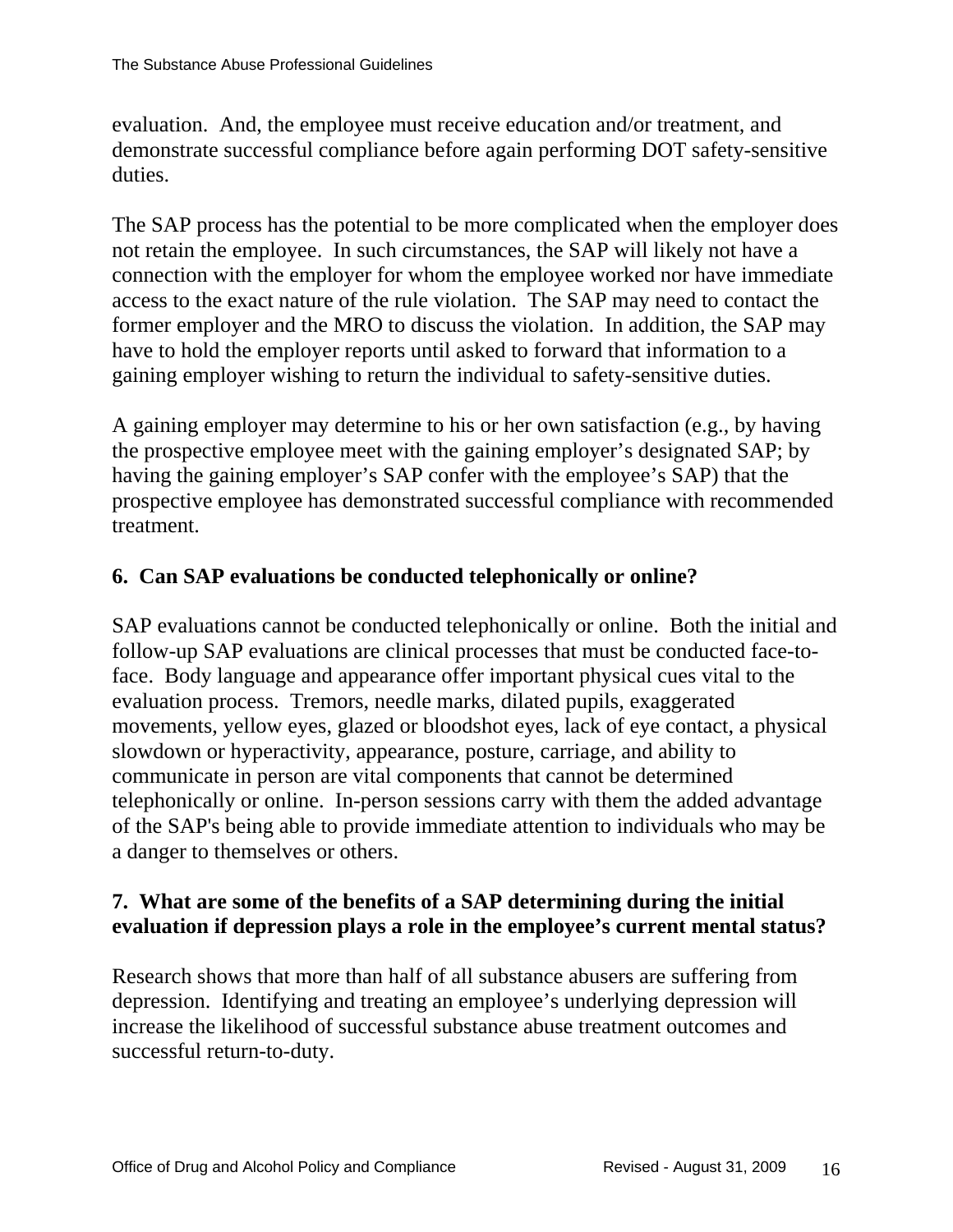# **8. Do community lectures and self-help groups qualify as education and/or treatment?**

Self-help groups and community lectures qualify as education but do not qualify as treatment. While self-help groups such as Alcoholics Anonymous (AA) and Narcotics Anonymous (NA) are crucial to many employees' recovery processes, these efforts alone are not considered to be treatment programs. If an employee's clinical evaluation indicates a need for treatment, community lectures and self-help groups will not suffice. However, they can serve as vital adjuncts in support of treatment program efforts. Therefore, if a client is referred to one of these groups or to community lectures as a result of the SAP evaluation, the employee's attendance, when it can be independently validated, can satisfy a SAP recommendation for education.

## **9. Can an employee who has violated the rules return to safety-sensitive duty prior to completing the SAP return-to-duty process?**

Employees (including applicants) who violate DOT drug and alcohol rules are prohibited from performing any DOT regulated safety-sensitive function until successfully completing the SAP return-to-duty process. An employer is prohibited from permitting the employee to engage in safety-sensitive duties until receiving the report indicating that the employee has demonstrated successful compliance with prescribed education and/or treatment. Then the employer must ensure that the employee takes a return-to-duty test. The employee must have a negative drug test and/or an alcohol test with an alcohol concentration of less than 0.02.

## **10. Is an employer obligated to return an employee to safety-sensitive duty following the SAP's finding during the follow-up evaluation that the employee has demonstrated successful compliance with the treatment recommendation?**

The DOT rules do not obligate an employer to return the employee to a safetysensitive job. Demonstrating successful compliance with prescribed education and/or treatment and testing negative on the return-to-duty drug test and/or below 0.02 on the return-to-duty alcohol test, are not guarantees of employment or of return to work in a safety-sensitive position. They are preconditions the employee must meet in order to be considered for hiring or reinstatement into safety-sensitive duties by an employer.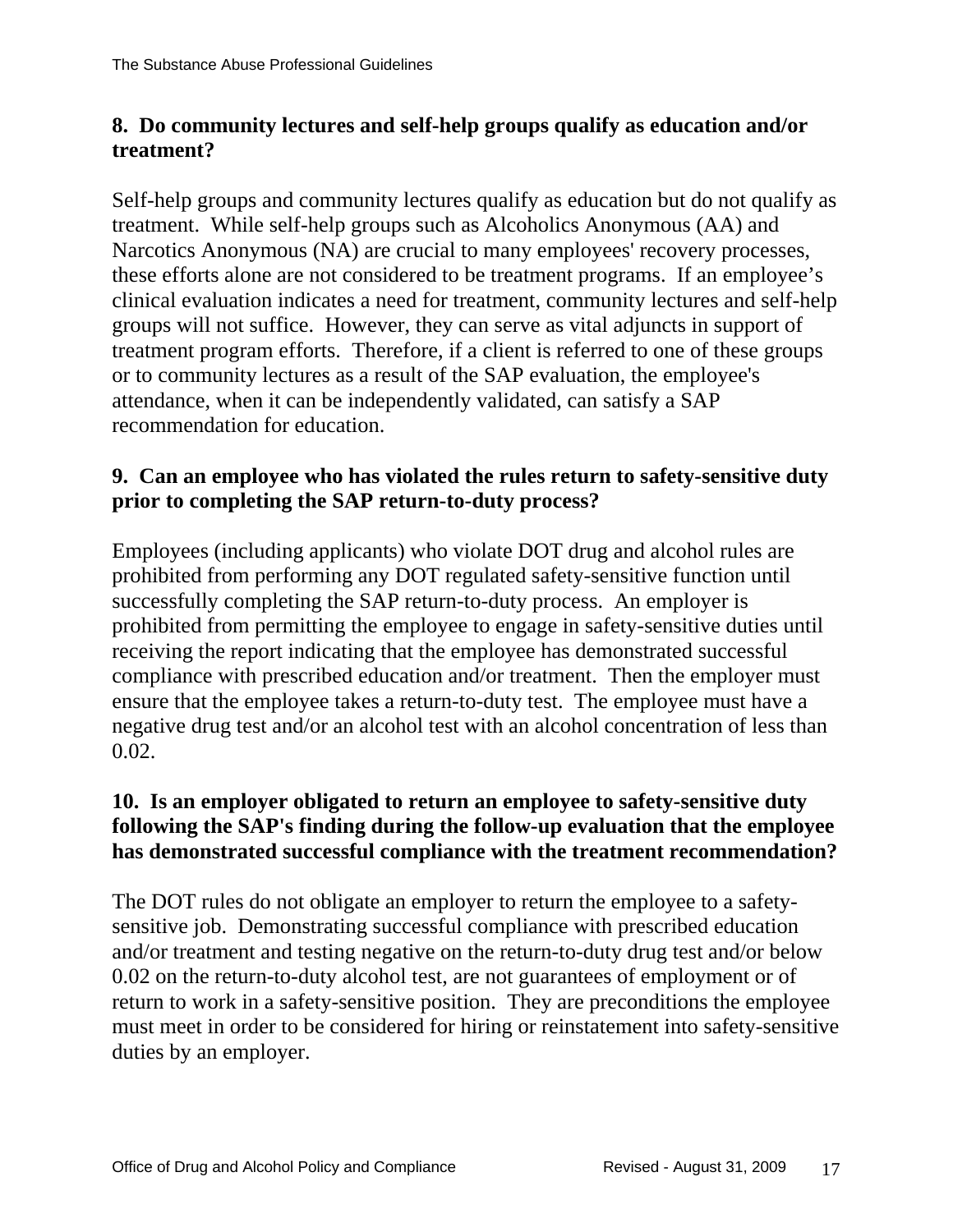# **11. Can an employee receive the follow-up evaluation from a SAP who did not conduct the initial SAP evaluation?**

Although it is strongly recommended that the same SAP be involved throughout the return-to-duty process, circumstances may arise that prevent this from happening. For instance, the initial SAP may no longer be in the area, still under contract to the employer, or still employed by the employer to conduct the service. Additionally, the employee may have moved from the area to a new location. In all cases, the employer responsibility is to ensure that both the initial SAP and the follow-up SAP are qualified to do the job.

# **12. What does Part 40 mean when it says that SAPs are to use their "own letterhead" when transmitting their reports directly to the employer?**

 "SAP's own letterhead" (at 40.311) means the letterhead the SAP uses in her or his daily counseling practice. If the SAP is in private practice, the SAP should use the letterhead of her or his practice. If the SAP works directly for an EAP organization, the SAP should use the EAP's letterhead. If the SAP works directly for a community mental health service, the SAP should use the service's letterhead. What the DOT wants to avoid is a SAP network provider requiring the SAP to use the provider's letterhead rather than that of the SAP. The DOT also wants to avoid another service agent that contracts the SAP's services to require the contracted SAP to use the service agent's letterhead. There should be no appearance that anyone changed the SAP's recommendations or that the SAP's report failed to go directly from the SAP to the employer. In addition, DOT wants to ensure that an employer and DOT agency representatives can readily contact the SAP at the address listed on the letterhead.

# **13. Who is responsible for reimbursing the SAP for services rendered?**

Payment for SAP evaluations and services is left for employers and employees to decide and may be governed by existing labor-management agreements and health care benefits.

# **14. Can the SAP direct that an employee be tested for both alcohol and drugs for the return-to-duty test and during the follow-up testing program?**

If the SAP determines that an employee referred for alcohol misuse also uses drugs, or that an employee referred for drug use also misuses alcohol, the SAP can require that the individual be tested for both substances. The SAP's decision to test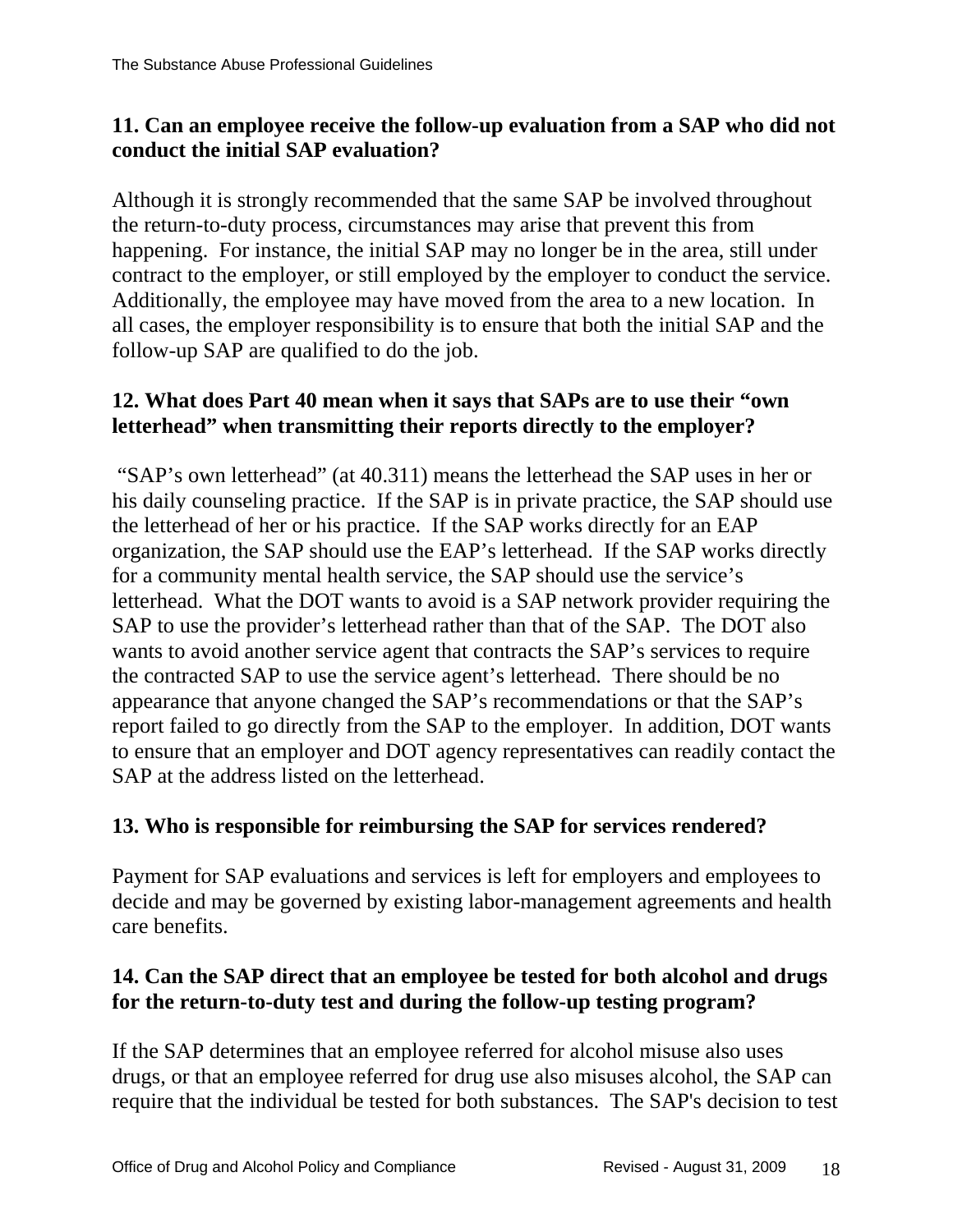for both can be based upon information gathered during the initial evaluation, the SAP's consultation contacts with the treatment program, and/or the information presented during the follow-up evaluation.

#### **15. Can random testing be substituted for required follow-up testing?**

Follow-up testing is directly related to a rule violation and subsequent return to safety-sensitive duty. Random tests are independent of rule violations. Therefore, the two test types are to be separated -- one cannot be substituted for the other or be conducted in lieu of the other. Follow-up testing should be unpredictable, unannounced, and conducted not less than six times throughout the first 12 months after the employee returns to safety-sensitive functions. Follow-up testing can last up to 60 months. An employee subject to follow-up testing will continue to be subject to an employer's random testing program. It is important to note that a follow-up test that is cancelled is not a completed test: A cancelled follow-up test must be recollected.

# **16. If a company has several employees in follow-up testing, can those employees be placed into a follow-up random testing pool and selected for follow-up testing on a random basis?**

Follow-up testing is not to be conducted in a randomized way. An employee's follow-up testing program is to be individualized and designed to ensure that the employee is tested the appropriate number of times as directed by the SAP. Random testing is neither individualized nor can it ensure that the employee receives the requisite number of tests.

# **17. Who is responsible for paying for follow-up testing recommended by the SAP?**

The DOT rules do not affix responsibility for payment for follow-up testing upon any single party. The Department has left discussions regarding payment to employer policies and to labor-management agreements. Therefore, in some instances, this issue has become part of labor-management negotiations. However, in making the decision to return the employee to safety-sensitive duty, the employer is, in essence, determining that costs associated with hiring and training a new employee exceeds costs associated with conducting follow-up testing of the returning employee. In any case, whether the employer pays or the employee pays, if the employee returns to performance safety-sensitive functions, the employer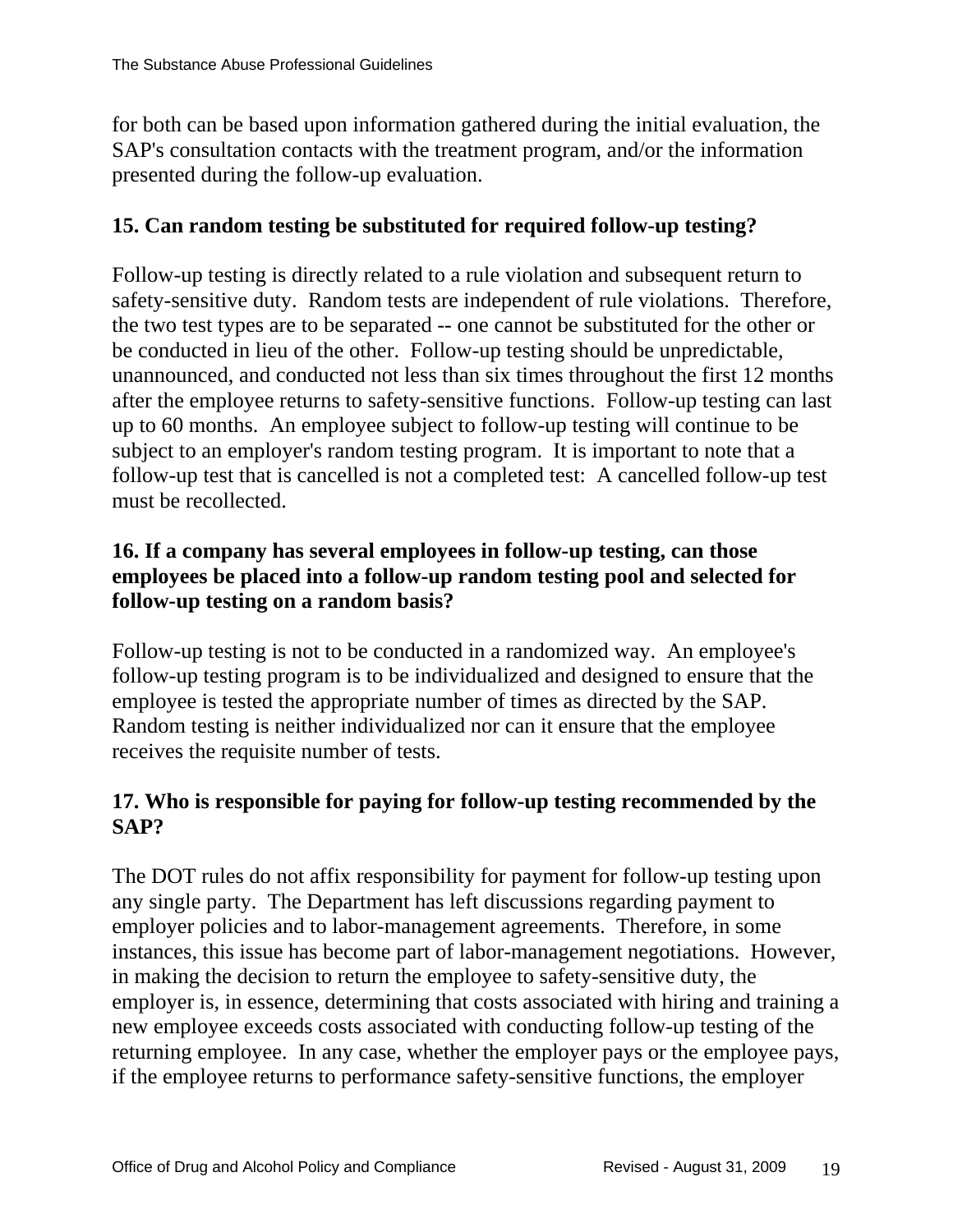must ensure that follow-up testing occurs as required. The employer will be held accountable if the follow-up testing plan is not followed.

#### **18. Can a SAP recommend that six follow-up tests be conducted in less than twelve months and then suspend testing after all six are conducted?**

Follow-up testing must be conducted a minimum of six times during the first twelve months following the employee's return to safety sensitive functions. The intent of this requirement is that testing be spread throughout the 12-month period and not be grouped into a shorter interval. When the SAP believes that the employee needs to be tested more frequently during the first few months after returning to duty, the SAP may recommend more than the minimum six tests or can direct the employer to conduct more of the six tests during the first months rather than toward the latter months of the year. In any case, the follow-up testing is to last at least one year.

## **19. With respect to follow-up testing, what happens if the employee changes employers without first completing the follow-up testing plan?**

It is also important to note that the requirements of the SAP's follow-up testing plan "follow the employee" to subsequent employers or through breaks in service. Part 40 provides examples.

# **20. What actions are to occur if an employee tests positive or refuses a test while in the follow-up testing program?**

Employees testing positive or refusing a test while in a follow-up testing program are subject to specific DOT operating administration rules regarding rule violations. In addition, the employees are subject to employer policies related to second violations of DOT rules. At a minimum, the employee must be removed immediately from safety-sensitive duties and must go through the entire SAP process again before returning to safety-sensitive duties.

## **21. Can the employer monitor a SAP's recommendations for continuing services the employee needs even after the employee returns to safety-sensitive duties?**

If the SAP believes the employee needs additional treatment, aftercare, education, or support group services to assist an employee to maintain sobriety or abstinence from drug use after the employee returns to safety-sensitive duties, the SAP must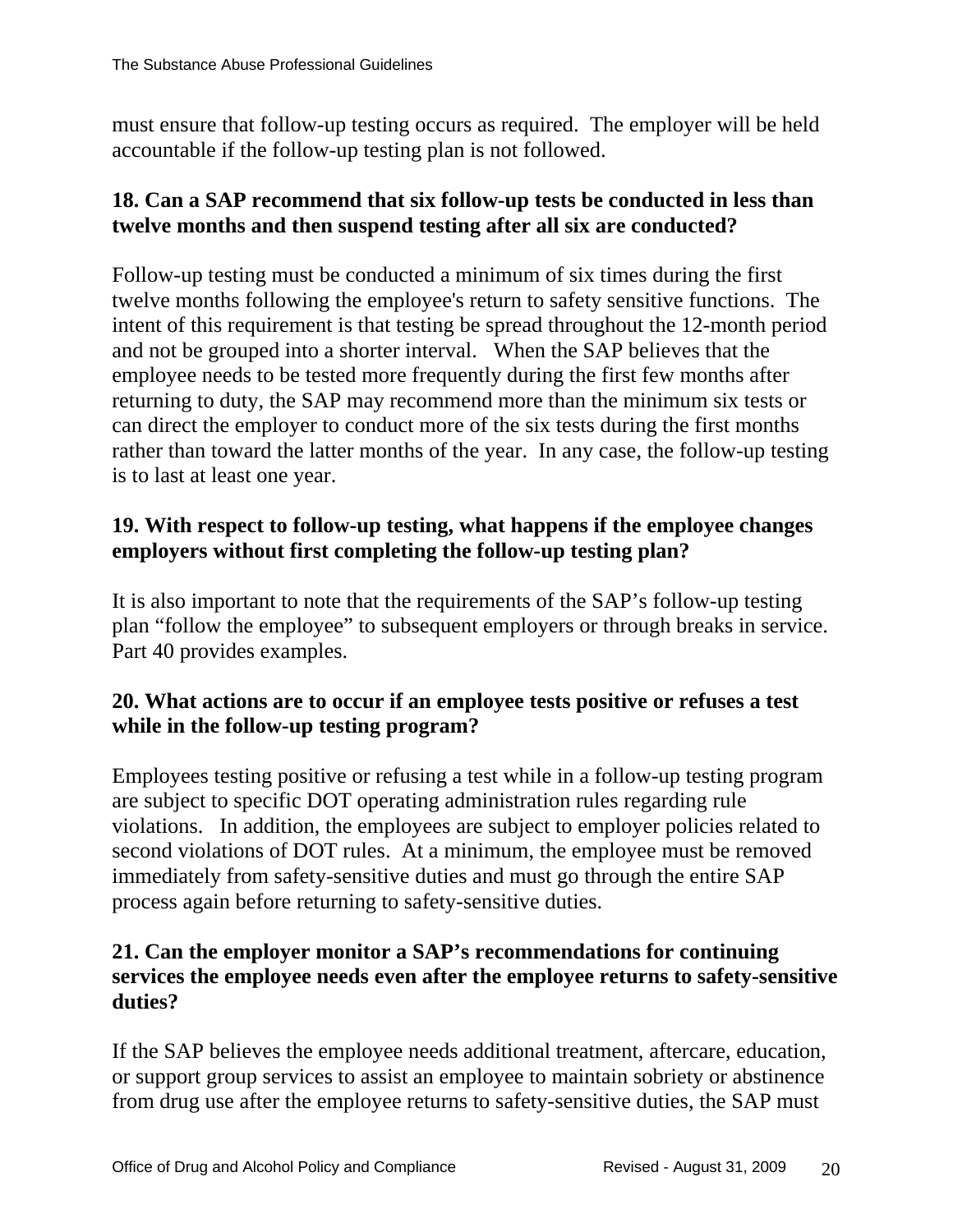provide recommendations for these services in your report. An employer may, as part of a return-to-duty agreement with the employee, require the employee to participate in these recommended services. The employer may make use of SAP and employee assistance program services in assisting and monitoring the employee's compliance with these SAP recommendations. If the employee fails subsequently to comply, he or she may be subject to disciplinary action by the employer.

#### **22. What are the specific regulations governing employers' implementation of the DOT drug and alcohol testing rules and what are some specific rule differences of which SAPs should be aware?**

The FMCSA regulation is 49 CFR Part 382.

The FRA regulation is 49 CFR Part 219.

The FAA regulation is 14 CFR Part 120.

The FTA regulation is 49 CFR Part 655.

The PHMSA regulation is 49 CFR Part 199.

The USCG regulation is 46 CFR Parts 4, 5, and 16.

Drug and alcohol testing (including SAP) procedures are 49 CFR Part 40.

# **23. What are some specific important rule requirements of DOT's Operating Administrations?**

See the following pages.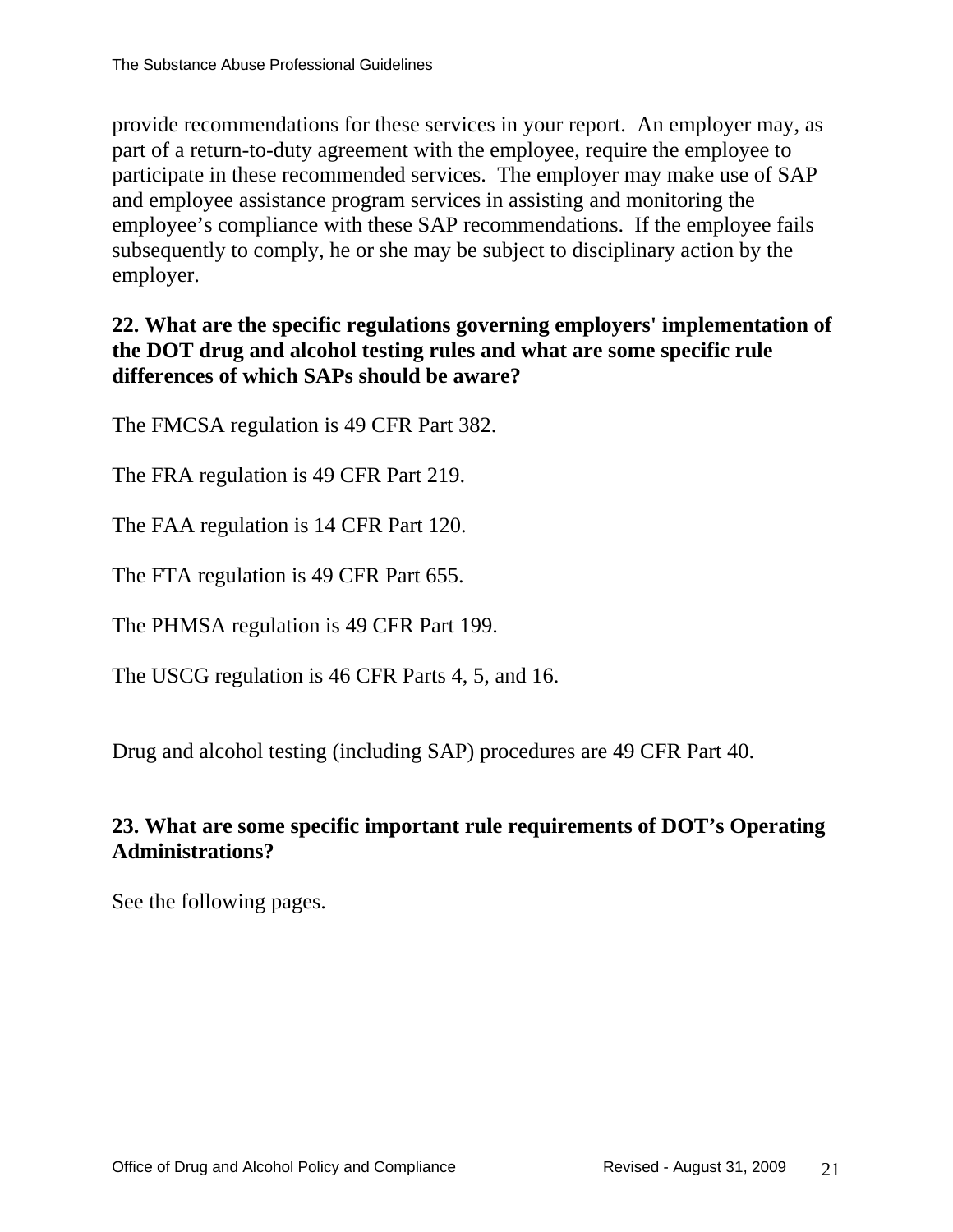# **Federal Motor Carrier Safety Administration**  (FMCSA)

**Covered employee**: A person who *operates (i.e., drives)* a Commercial Motor Vehicle (CMV) with a gross vehicle weight rating (gywr) of 26,001 or more pounds; or is designed to transport 16 or more occupants (to include the driver); or is of any size and is used in the transport of hazardous materials that require the vehicle to be placarded.

**Types of tests for drugs**: Pre-employment, random, reasonable suspicion, post-accident, returnto-duty, and follow-up.

**Types of tests for alcohol**: Pre-employment (optional), random, reasonable suspicion, postaccident, return-to-duty, and follow-up.

**Definition of accident requiring testing**: Any accident involving a fatality requires testing. Testing is also required in accidents in which one or more motor vehicles are towed from the scene or in which someone is treated medically away from the scene; *and* a citation is issued to the CMV driver.

**Reasonable-suspicion determination**: One trained supervisor or company official can make the decision based upon specific, contemporaneous, articulable observations concerning the appearance, behavior, speech, or body odors of the employee.

**Pre-duty alcohol use prohibitions**: Four (4) hours prior to performance of duty.

**Actions for BACs 0.02 – 0.039**: The employee cannot be returned to duty until the next day or the start of the employee's next regularly scheduled duty period, but not less than 24 hours following the test.

**Employee training**: Employer must provide educational materials explaining drug and alcohol regulatory requirements and employer's policies and procedures for meeting regulation requirements. Distribution to each employee of these educational materials and the employer's policy regarding the use of drugs and alcohol is mandatory.

**Supervisor training**: One-hour of training is required on the specific, contemporaneous physical, behavioral, and performance indicators of probable drug use. One-hour of training is also required on the specific, contemporaneous physical, behavioral, and performance indicators of probable alcohol use.

**Reportable employee drug and alcohol violations**: No requirements to report violations to FMCSA.

**Other:** Drivers are prohibited from using alcohol for eight hours following an accident (as described above) or until they have undergone a post-accident alcohol test, whichever occurs first.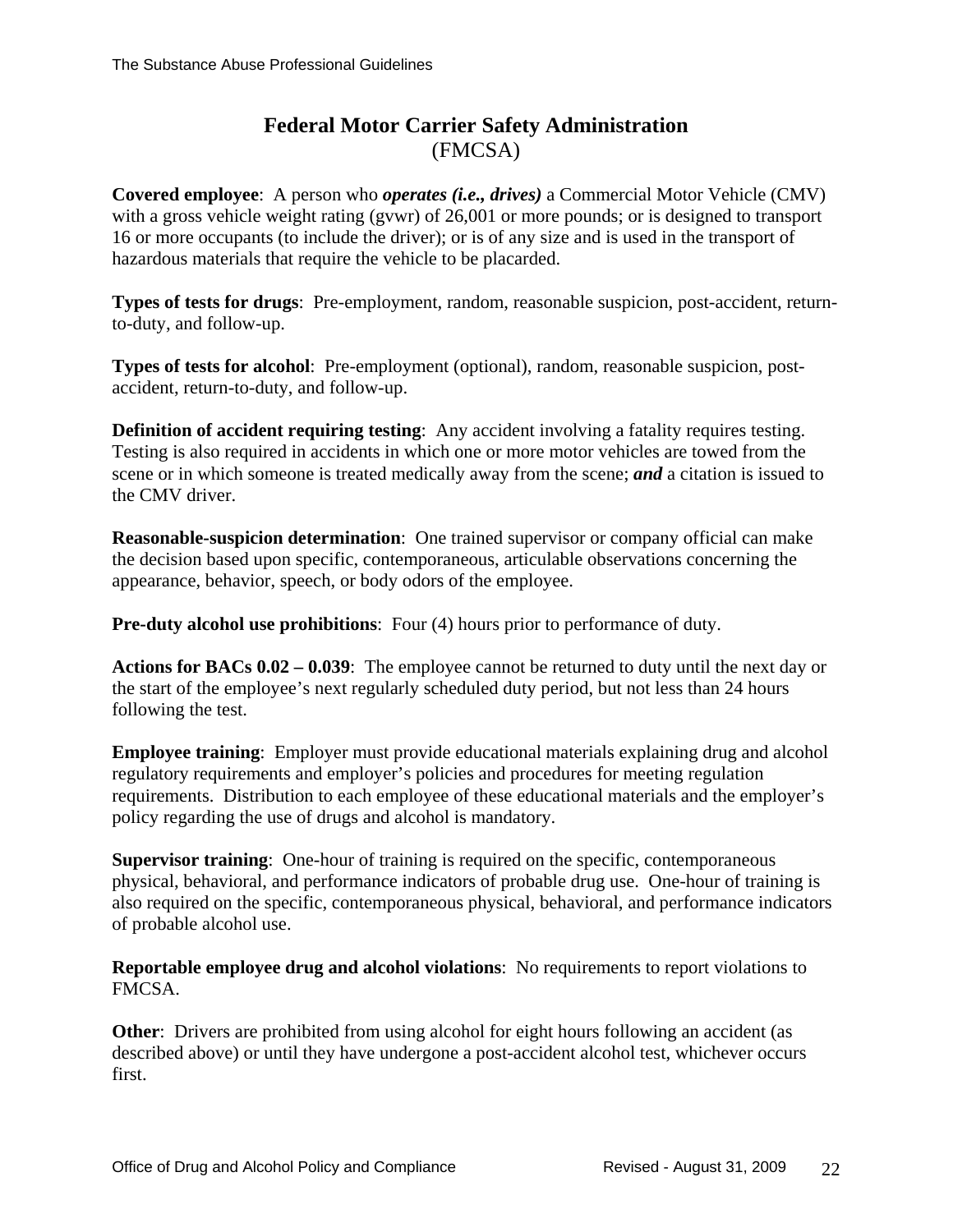# Federal Railroad Administration (FRA)

**Covered employee**: A person who performs *hours of service* functions at a rate sufficient to be placed into the railroad's random testing program. Categories of personnel who normally perform these functions are *locomotive engineers, trainmen, conductors, switchmen, locomotive hostlers/helpers, utility employees, signalmen, operators,* and *train dispatchers.*

**Types of tests for drugs**: Pre-employment, random, reasonable suspicion, reasonable cause, post-accident, return-to-duty, and follow-up.

**Types of tests for alcohol**: Pre-employment (optional), random, reasonable suspicion, reasonable cause, post-accident, return-to-duty, and follow-up.

**Definition of accident requiring testing**: FRA's post-accident testing rule requires urine and blood specimen collection from surviving employees and also tissue from deceased employees (these collection procedures go well beyond the normal Part 40 procedures). For surviving employees, these specimens are collected at an independent medical facility. FRA regulation, 49 CFR Part 219 Subpart C, stipulates the level of events requiring testing and who has to be tested. The collected specimens are analyzed only at FRA's contract laboratory. Post-accident testing provides FRA with accident investigation and usage data.

**Reasonable-suspicion determination**: One trained supervisor can make the decision for alcohol testing based upon specific, contemporaneous, articulable observations concerning the appearance, behavior, speech, or body odors of the employee. A decision to conduct a drug test requires two supervisors (only the on-site supervisor must be trained).

**Reasonable-cause determination**: Employers are authorized to use federal authority to test covered employees after specific operating rule violations or accidents/incidents which meet the criteria in 49 CFR Part 219 Subpart D.

**Pre-duty alcohol use prohibitions**: Four (4) hours prior to performance of duty or after receiving notice to report for covered service, whichever is the shorter period.

**Actions for BACs 0.02 – 0.039**: The employee cannot be returned to duty until the start of the employee's next regularly scheduled duty period, but not less than 8 hours following the test. Railroads are prohibited from taking further disciplinary action under their own authority.

**Employee training**: Employer must provide education materials that explain the requirements of the FRA rules as well as railroad policies and procedures with respect to meeting these requirements.

**Supervisor training**: A total of three hours of training is required: one-hour on the specific, contemporaneous physical, behavioral, and performance indicators of probable drug use; onehour of similar training on probable indicators of alcohol use; and one-hour of training on how to determine if an accident qualifies for post-accident testing.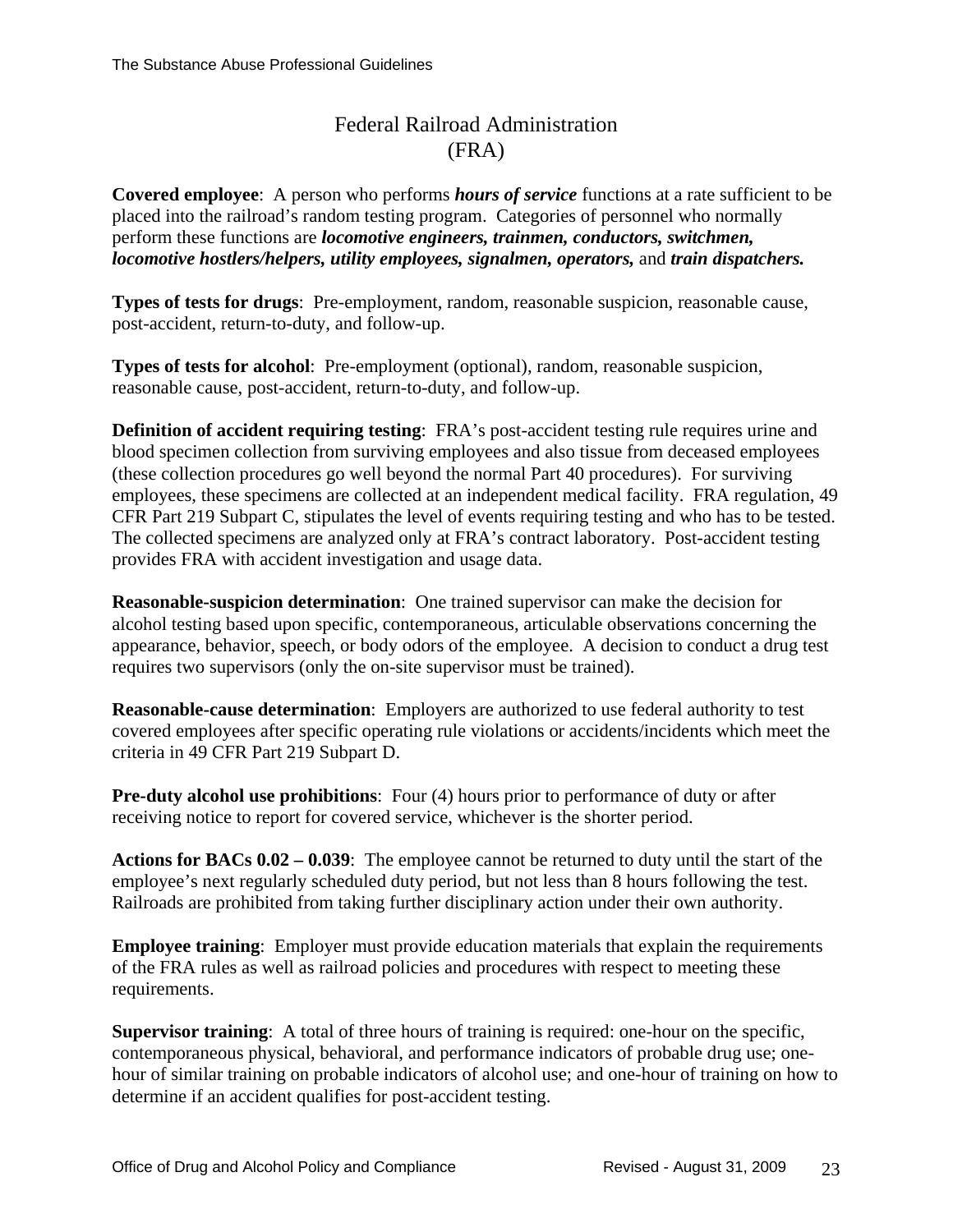#### FRA (continued)

**Reportable employee drug and alcohol violations**: No requirements to report violations to FRA. Engineers, who are the only certificate holders in the rail industry, will have their certificates reviewed for suspension or revocation by the employer when a FRA violation occurs. Note that a FRA alcohol violation occurs at 0.04 percent or greater. When a locomotive engineer is in a voluntary referral program, the counseling professional must report the engineer's refusal to cooperate in the recommended course of counseling or treatment.

#### **Other**:

Anyone with direct or immediate supervisory authority over an employee may not collect that person's urine, saliva, or breath.

Refusal to test results in a mandatory minimum nine-month removal from covered service. During this nine-month period, there is no prohibition against the employee working a noncovered service position if agreeable to the employer.

Locomotive engineers (or other employees certified as a locomotive engineer at the time of the alcohol or drug violation) required both alcohol and drug return-to-duty tests; and both alcohol and drug follow-up tests.

Locomotive engineers who have a DUI are required by Part 240 to be evaluated to determine whether they have an active substance abuse disorder. A DUI is not considered to be a violation of FRA regulations if it occurred during the employee's off-duty time; therefore, any testing would be conducted under employer authority.

Employers must provide a *voluntary referral program* which allows an employee to self-refer for treatment, and a *co-worker report program* which allows one employee to refer another for treatment before the employer identifies a problem. Both of these *employee assistance programs* guarantee that employees will retain their jobs if they cooperate and complete the required rehabilitation program. For an engineer who is in a voluntary referral program, the counseling professional must report the engineer's refusal to cooperate in the recommended course of counseling or treatment to the employer.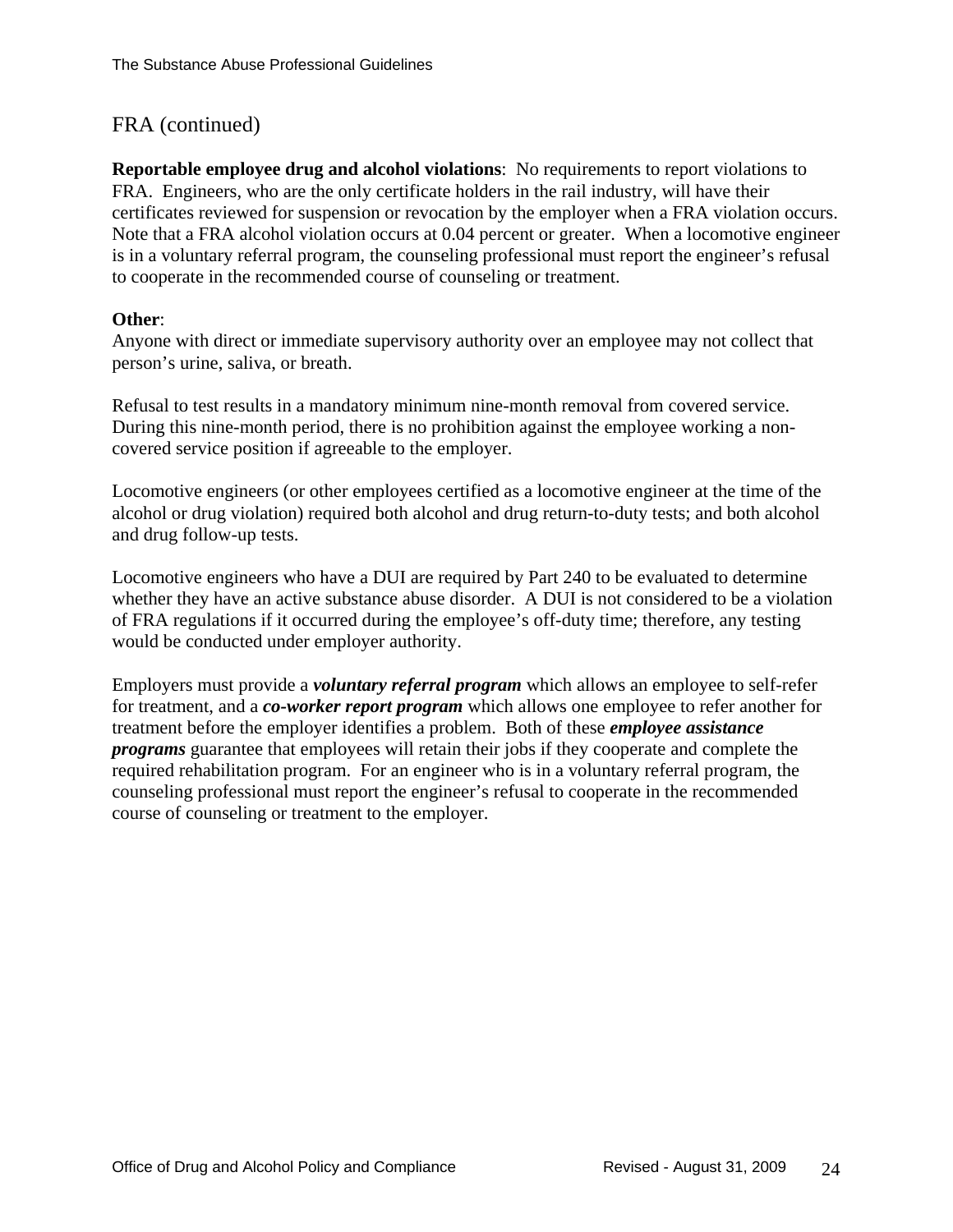# Federal Aviation Administration (FAA)

**Covered employee**: A person who performs *flight crewmember duties***,** *flight attendant duties***,**  *flight instruction duties***,** *aircraft dispatch duties***,** *aircraft maintenance* **or** *preventive maintenance duties***;** *ground security coordinator duties***;** *aviation screening duties***;** and *air traffic control duties*. Note: Anyone who performs the above duties directly or by contract for a part 119 certificate holder authorized to operate under parts 121 and/or 135, *air tour operators* defined in 14 CFR part 91.147, and *air traffic control* facilities not operated by the Government are considered covered employees.

**Types of tests for drugs**: Pre-employment, random, reasonable cause, post-accident, return to duty, and follow-up.

**Types of tests for alcohol**:Pre-employment (optional), random, reasonable suspicion, postaccident, return to duty, and follow-up.

**Definition of accident requiring testing**: Accident means an occurrence associated with the operation of an aircraft which takes place between the time any person boards the aircraft with the intention of flight and all such persons have disembarked, and in which any person suffers death or serious injury, or in which the aircraft receives substantial damage. Testing must occur if employee's performance either contributed to the accident or cannot be completely discounted as a contributing factor of the accident. The decision not to test an employee must be based on a determination, using the best information available at the time of the determination, that the employee's performance could not have contributed to the accident.

**Reasonable cause determination (drugs):** Two of the employee's supervisors, one of whom is trained, shall substantiate and concur in the decision to test the employee. If the employer is not an air carrier operating under 14 CFR part 121 and has 50 or fewer employees, a single trained supervisor can make the determination. A trained supervisor makes the determination based upon specific contemporaneous physical, behavioral or performance indicators of probable drug use.

**Reasonable suspicion determination (alcohol)**: One trained supervisor makes the determination based upon specific, contemporaneous, articulable observations concerning the employee's appearance, behavior, speech, or body orders.

**Pre-duty alcohol use prohibitions:** Eight (8) hours prior to performance of flight crewmember duties, flight attendant duties, and air traffic controller duties. Four (4) hours prior to performance of other duties.

**Actions for BACs 0.02 - 0.039**:If the employer chooses to return the employee to covered services within 8 hours, the BAC retest must be below 0.02.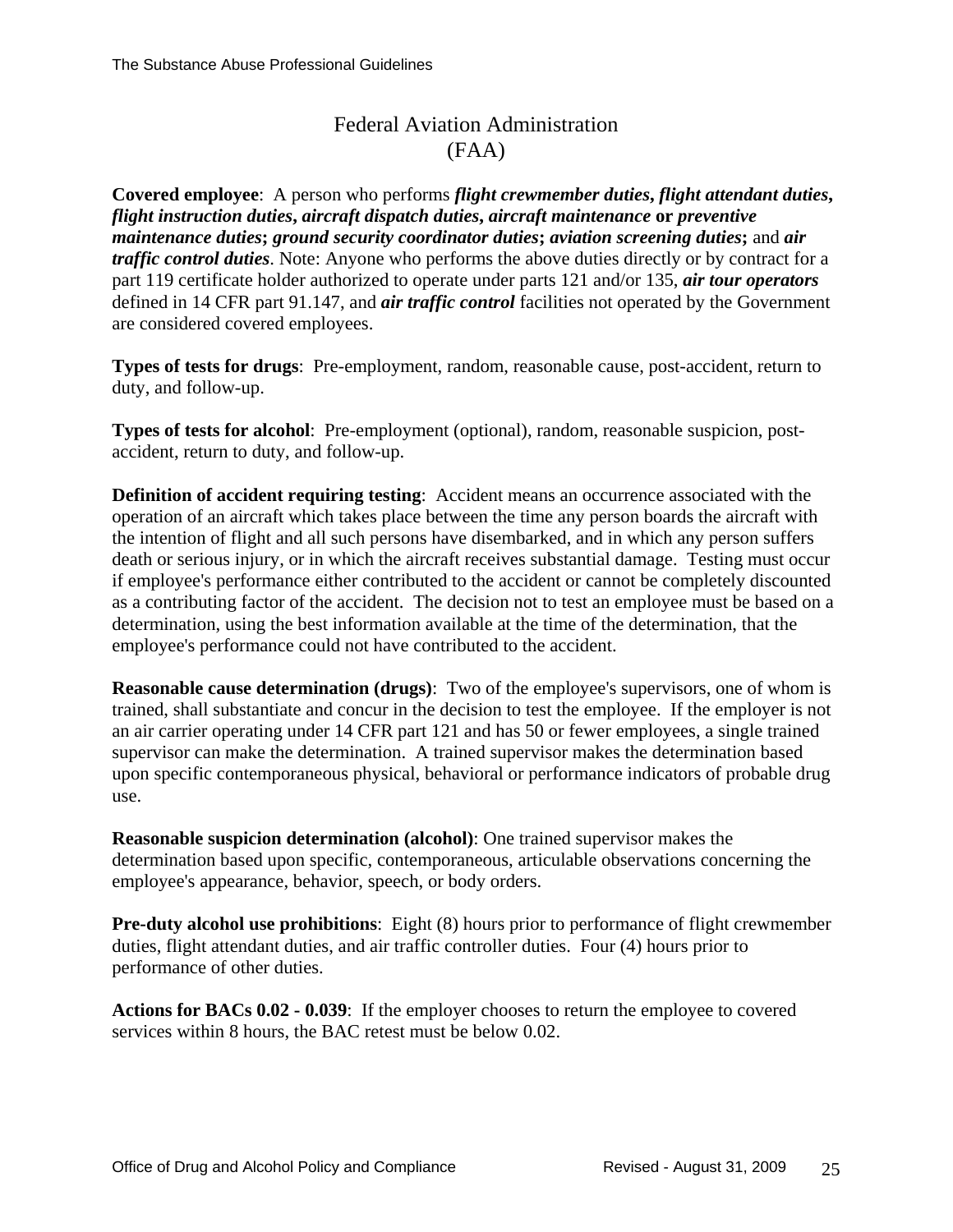## FAA (continued)

**Employee training (drugs)**: An employer must train all employees who perform safetysensitive duties on the effects and consequences of prohibited drug use on personal health, safety, and work environment, and on the manifestations and behavioral cues that may indicate drug use and abuse. Employers must also implement an education program for safety-sensitive employees by displaying and distributing informational materials, a community service hot-line telephone number for employee assistance and the employer's policy regarding drug use in the work place which must include information regarding the consequences under the rule of using drugs while performing safety-sensitive functions, receiving a verified positive drug test result, or refusing to submit to a drug test required under the rule.

**Employee training (alcohol):** Employers must provide covered employees with educational materials that explain the alcohol misuse requirements and the employer's policies and procedures with respect to meeting those requirements. The information must be distributed to each covered employees and must include such information as the effects of alcohol misuse on an individual's health work, personal life, signs and symptoms of an alcohol problem; and the consequences for covered employees found to have violated the regulatory prohibitions.

**Supervisor training (drugs)**:One-hour of training is required on the specific, contemporaneous physical, behavioral, and performance indicators of probable drug use. In addition, supervisors must receive employee training as defined above. Reasonable recurrent training is also required.

**Supervisor training (alcohol)**:One-hour of training is required on the physical, behavioral, speech, and performance indicators of probable alcohol misuse.

#### **Reportable employee drug and alcohol violations**:

Each employer must notify the FAA about any covered employee who holds a certificate issued under 14 CFR Parts 61 (pilots and flight and ground instructors), 63 (flight engineers and navigators), or 65 (air traffic control tower operators, aircraft dispatchers, airframe or power plant mechanics, and repairmen) who has refused to take a drug or alcohol test. The MRO may report a positive or refusal (i.e. adulterated, substituted results or no medical explanation for providing an insufficient specimen) on behalf of the employer.

Each employer must notify the FAA about any safety-sensitive employee who is required to hold an airman medical certificate issued under 14 CFR Part 67 who has a positive drug test result, an alcohol test result of 0.04 or greater, or who has refused to submit to testing. The MRO may report a positive or refusal (i.e. adulterated, substituted results or no medical explanation for providing an insufficient specimen) on behalf of the employer.

Each employer must not permit an employee who is required to hold a medical certificate under part 67 to perform a safety-sensitive function to resume that duty until the employee has received a new medical certificate issued by the FAA Federal Air Surgeon *and* the employer has ensured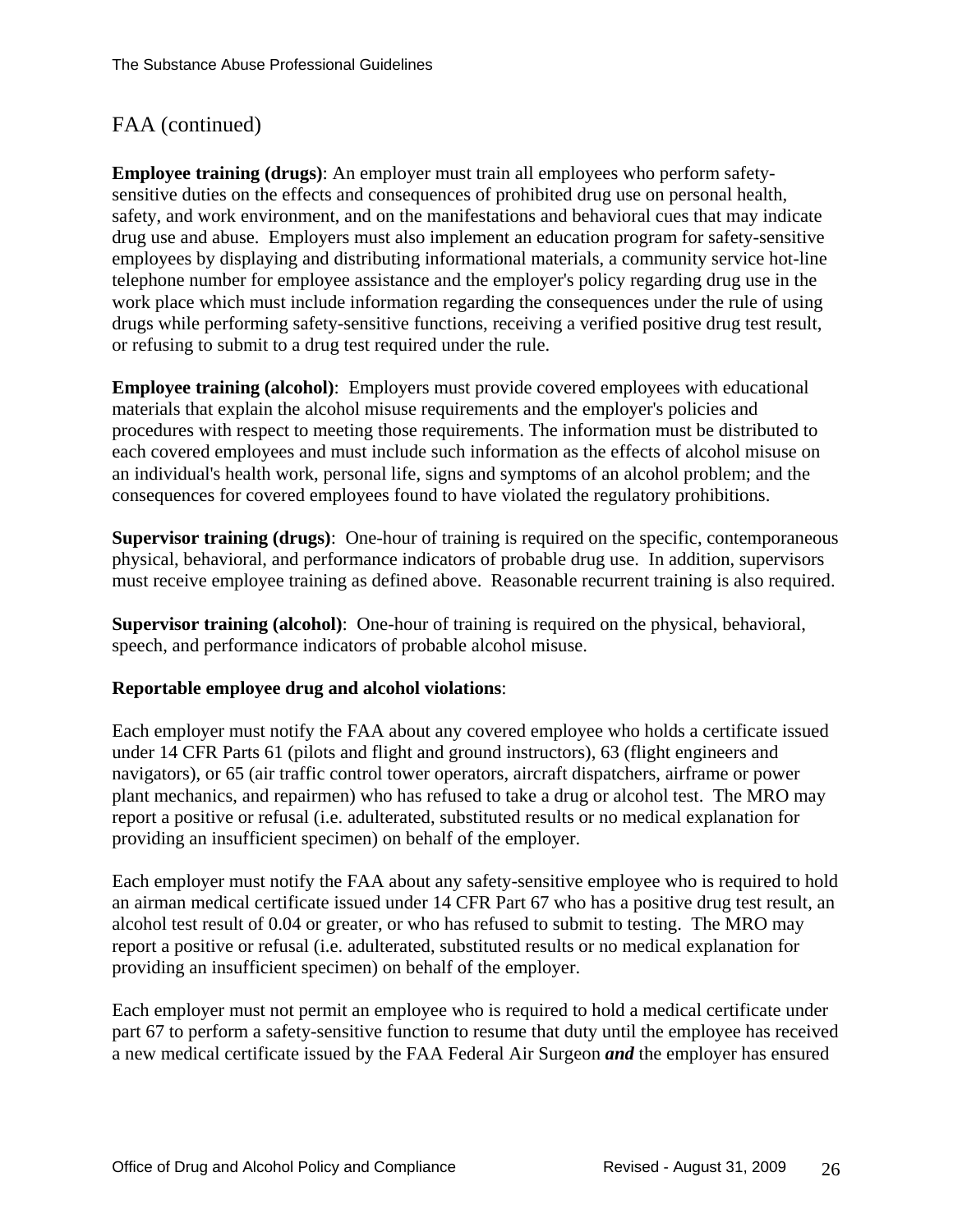#### FAA (continued)

that the employee meets the return to duty requirements of Part 40. (Medical certificates are not operating certificates but employees cannot continue to perform airman duties without a medical certificate.)

According to FAA's regulation 14 CFR part 120, Subpart E, section 120.113(d), when a MRO verifies a drug test result or a SAP performs the initial evaluation, they must ask the employee whether he or she holds or would be required to hold an airman medical certificate issued under 14 CFR part 67 of this chapter to perform a safety-sensitive function for the employer. [This requirement only applies to MROs and SAPs who provide services for FAA regulated employers.] If the employee answers in the affirmative, the employee must obtain an airman medical certificate issued by the Federal Air Surgeon dated after the drug and/or alcohol violation date.

The SAP must wait until the employee obtains their airman medical certificate before reporting to an employer that the employee demonstrated successful compliance with the SAP's treatment and/or education recommendations.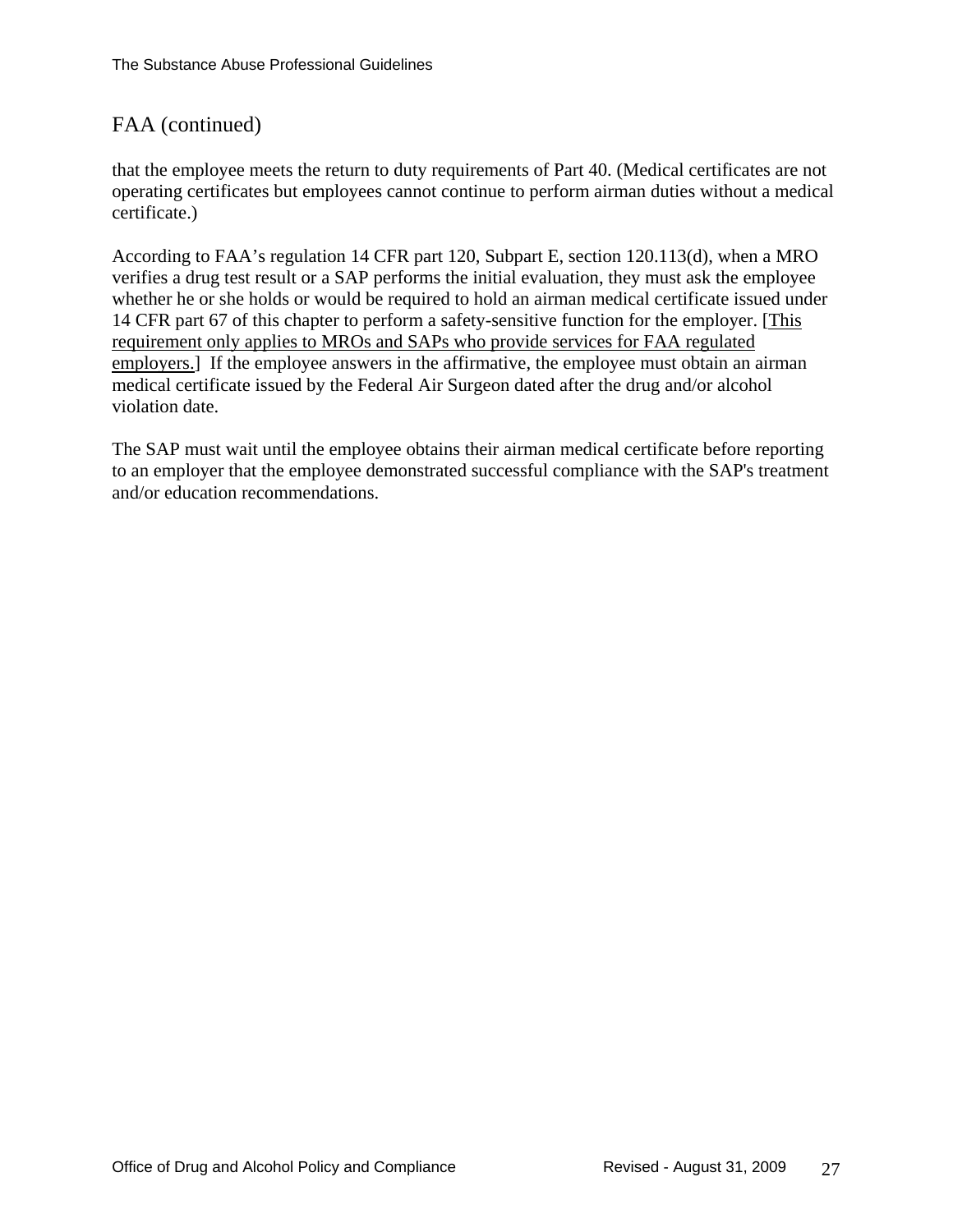# Federal Transit Administration (FTA)

#### **Covered employee**: A person who performs a *revenue vehicle operation*; *revenue vehicle and equipment maintenance; revenue vehicle control or dispatch (optional); Commercial Drivers License non-revenue vehicle operation;* or *armed security duties.*

**Types of tests for drugs**: Pre-employment, random, reasonable suspicion, post-accident, returnto-duty, and follow-up.

**Types of tests for alcohol**: Pre-employment (optional), random, reasonable suspicion, postaccident, return-to-duty, and follow-up.

**Definition of accident requiring testing**: Any accident involving a fatality requires testing. Testing following a non-fatal accident is discretionary: If the employer can show the employee's performance could not have contributed to the accident, no test is needed. Non-fatal accidents that may require testing must have disabling damage to any vehicle or immediate medical attention away from the scene to meet the testing threshold.

**Reasonable-suspicion determination**: One trained supervisor or company official can make the decision based upon specific, contemporaneous, articulable observations concerning the appearance, behavior, speech, or body odors of the employee.

**Pre-duty alcohol use prohibitions**: Four (4) hours prior to performance of duty.

**Actions for BACs 0.02 – 0.039**: If the employer chooses to return the employee to covered service within 8 hours, the BAC re-test must be below 0.02.

**Employee training**: Employer must provide education with display and distribution of informational materials and a community service hot-line telephone number, if available. One-hour of training on the effects and consequence of prohibited drug use on personal health, safety, and the work environment, and on the signs and symptoms that may indicate prohibited drug use. Distribution to each employee of the employer's policy regarding the use of drugs and alcohol with signed receipt is mandatory.

**Supervisor training**: One-hour of training is required on the specific, contemporaneous physical, behavioral, and performance indicators of probable drug use. One-hour of training is also required on the specific, contemporaneous physical, behavioral, and performance indicators of probable alcohol use.

**Reportable employee drug and alcohol violations**: No requirements to report violations to FTA.

**Other:** Anyone with direct or immediate supervisory authority over an employee may not collect that person's urine, saliva, or breath.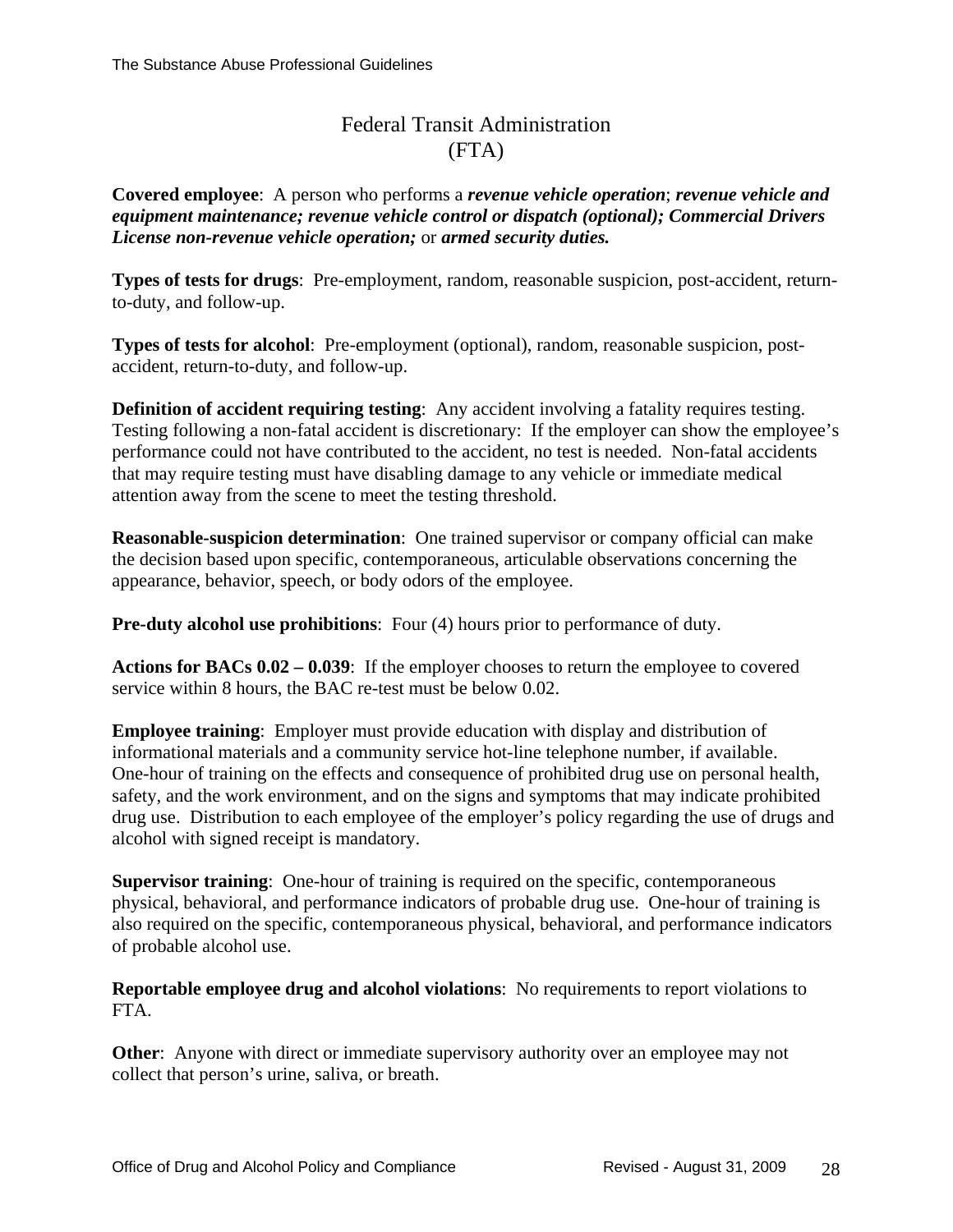#### Pipeline and Hazardous Materials Safety Administration (PHMSA)

**Covered employee**: A person who performs on a pipeline or liquefied natural gas (LNG) facility an *operation, maintenance, or emergency-response* function.

**Types of tests for drugs**: Pre-employment, random, reasonable cause, post-accident, return-toduty, and follow-up.

**Types of tests for alcohol**: Post-accident, reasonable suspicion, return-to-duty, and follow-up.

**Definition of** *accident* requiring testing: An accident is one involving gas pipeline facilities or LNG facilities or involving hazardous liquid or carbon dioxide pipeline facilities.

**Reasonable-suspicion determination**: One trained supervisor can make the decision based upon signs and symptoms.

**Reasonable-cause determination**: One trained supervisor can make the decision based upon reasonable and articulable belief that the employee is using prohibited drugs on the basis of specific, contemporaneous physical, behavioral, or performance indicators of probable drug use.

**Pre-duty alcohol use prohibitions**: Four (4) hours prior to performance of duty.

**Actions for BACs 0.02 – 0.039**: If the employer chooses to return the employee to covered service within 8 hours, the BAC retest must be below 0.02.

**Employee training (Drugs)**: Employer must provide EAP education with display and distribution of informational materials; display and distribution of a community service hot-line telephone number; and display and distribution of the employer's policy regarding the use of prohibited drugs.

**Employee Training (Alcohol):** Employer must develop materials that explain policies and procedures (as well as names of those who can answer questions about the program) and distribute them to each covered employee.

**Supervisor training**: One-hour of training is required on the specific, contemporaneous physical, behavioral, and performance indicators of probable drug use. One-hour of training is also required on the specific, contemporaneous physical, behavioral, and performance indicators of probable alcohol use.

**Reportable employee drug and alcohol violations**: No requirements to report violations to PHMSA.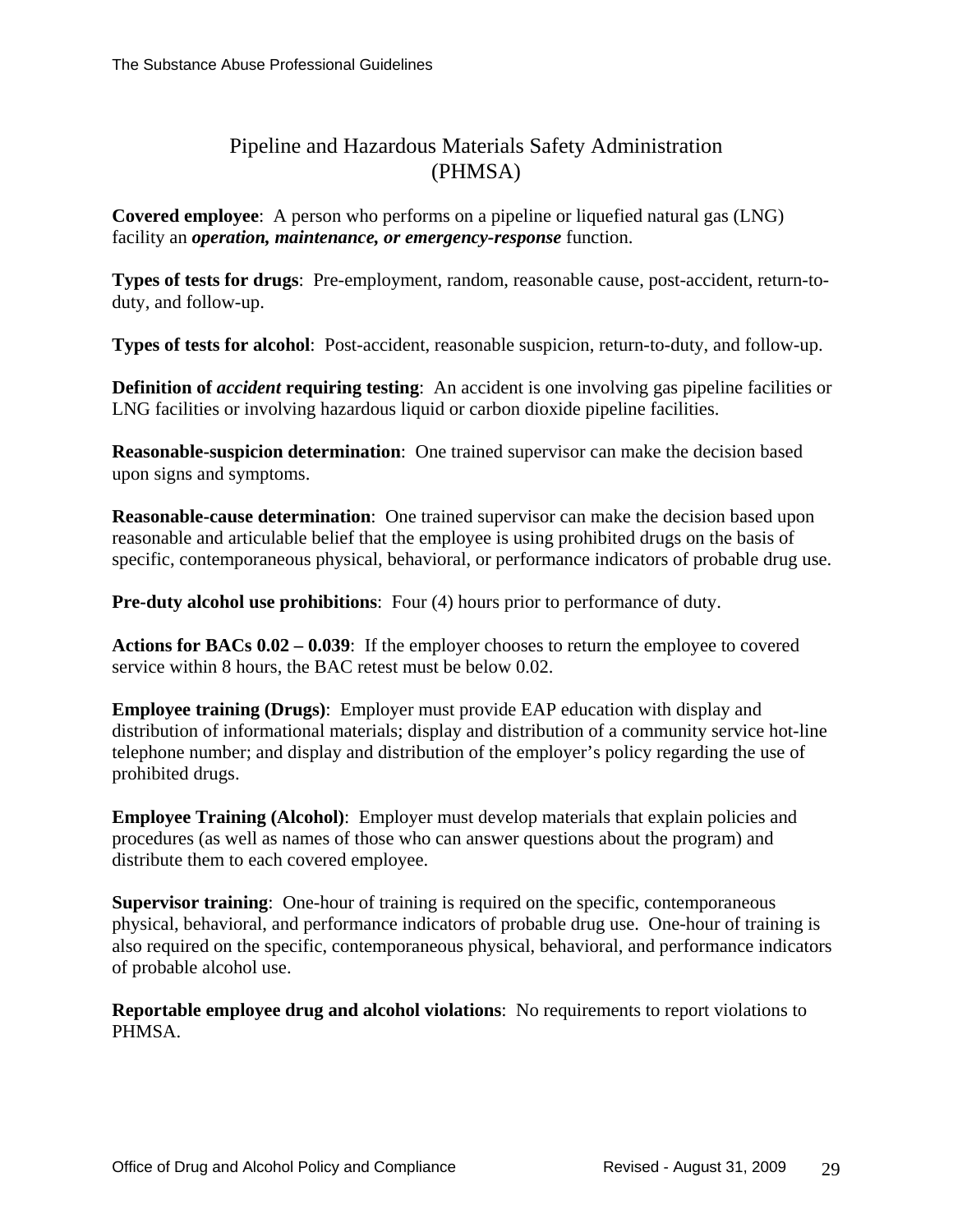#### United States Coast Guard (USCG)

**Covered employee**: A person who is *on board a vessel* acting under the authority of a *license*, *certificate of registry*, or *merchant mariner's document*. Also, a person *engaged* or *employed on board a U.S. owned vessel* and such vessel is required to engage, employ or be operated by a person holding a license, certificate of registry, or merchant mariner's document.

**Types of tests for drugs**: Pre-employment, periodic, random, reasonable cause, and postserious marine incident (SMI), return-to-duty, and follow-up.

**Types of tests for alcohol**: 49 CFR Part 40 alcohol-testing requirements do not apply to the Maritime Industry. 46 CFR Part 4.06 requires post-SMI chemical testing for alcohol use. 33 CFR Part 95.035 allows for a marine employer or a law enforcement officer to direct an individual to undergo a chemical test for intoxicants when reasonable cause exists or a marine casualty has occurred.

**Definition of incident requiring testing**: An SMI is defined in 46 CFR 4.03-2. In general, an SMI is: A discharge of 10,000 gallons or more of oil into the navigable waters of the United States, whether or not resulting from a marine casualty; a discharge of a reportable quantity of a hazardous substance into the navigable waters or into the environment of the United States, whether or not resulting from a marine casualty; or a marine casualty or accident required to be reported to the Coast Guard, involving a vessel in commercial service, and resulting in any of the following: One or more deaths; an injury to any person (including passengers) which requires professional medical treatment beyond first aid, and, in the case of a person employed on board a commercial vessel, which renders the person unable to perform routine vessel duties; damage to property in excess of \$100,000; actual or constructive total loss of any inspected vessel; or actual or constructive total loss of any uninspected, self-propelled vessel of 100 gross tons or more.

**Reasonable-cause determination (drugs)**: The marine employer must have a reasonable and articulable belief that the individual has used a dangerous drug. This belief should be based on the direct observation of specific, contemporaneous physical, behavioral, or performance indicators of probable use and where practicable based on the observation of two persons in supervisory positions.

**Reasonable-cause determination (alcohol)**: The employee was directly involved in the occurrence of a marine casualty or the individual operated a vessel and the effect of the intoxicant(s) consumed by the individual on the person's manner, disposition, speech, muscular movement, general appearance or behavior is apparent by observation.

**Pre-duty alcohol use prohibitions**: Four (4) hours prior to performance of scheduled duty.